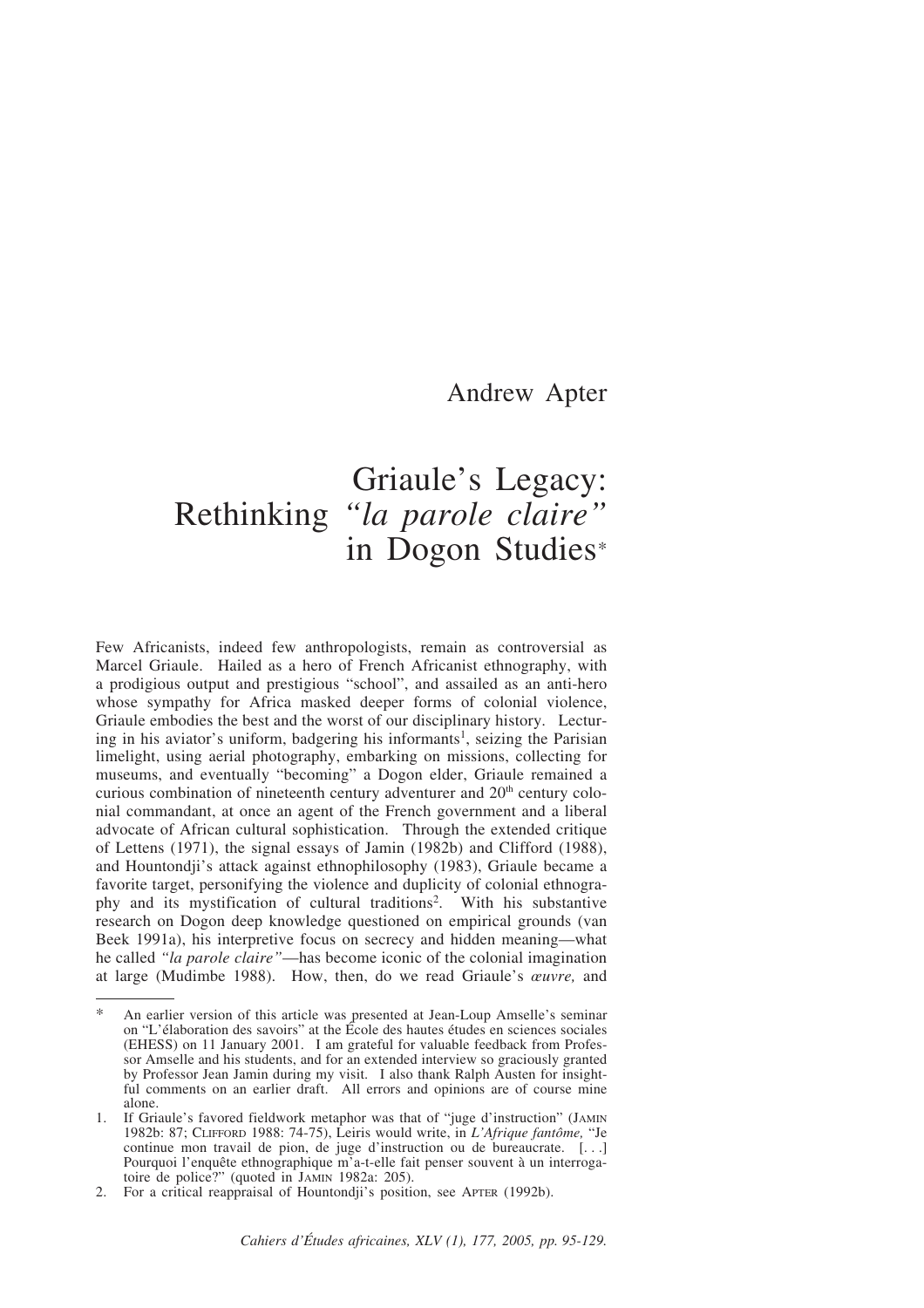assess its ethnographic legacy? What can we gain from his ethnophilosophical project? To answer these questions, I propose a critical re-reading of his Dogon ethnography and a new model of the esoteric knowledge that he purported to reveal<sup>3</sup>. My aim is neither to defend nor dismiss Griaule's ethnography on political grounds, but to grasp the inner connections it manifests between language, secrecy, and agency.

My re-reading is based on two methodological moves that recast Griaule's exegetical project in more socially dynamic terms. The first move, based on my Yoruba research in Nigeria, is that esoteric levels of African philosophical systems are actually indeterminate and unstable, and that this capacity to contradict or subvert official or exoteric knowledge renders secret knowledge transformative and thus powerful. Following Griaule, we can acknowledge the significance of what he called *"la parole claire"*—the deepest level of secret knowledge—as an important domain of social knowledge and power, but contra Griaule, we maintain that its content is fluid rather than fixed. As we shall see, this perspective vitiates van Beek's "discovery" that the Dogon today do not recognize the secret myths and cosmogony documented in Griaule's later work, since we need not presume that deep knowledge possessed a fixed content in the first place. If Dogon esoterica is like Yoruba deep knowledge, it is context-specific, not stable and timeless.

The second methodological move, developing out of the first, shifts the Griaule school's elaborate analysis of Dogon language and symbolism—and more importantly, of Dogon ideas *about* language and symbolism—to the level of pragmatic analysis, locating dominant symbols, schemas and ritual speech-genres in their contexts of production. Focusing on speech-acts, locatives, and pronominal shifting, as well as on Dogon ideas about linguistic performance, we can return to the rich Dogon material in terms of its situated pragmatic functions. In so doing, the central figure of the body in Dogon symbolic classification emerges within an interactive framework of linguistic practice, what Hanks (1990, 1992) calls a "corporeal field" establishing "the indexical ground of deictic reference".

I will begin by returning to Griaule's "initiation" into the realm of Dogon esoterica, for it is here that his "deep knowledge" paradigm is introduced and developed through conversations with Ogotemmêli, the blind Dogon sage. It is not my intention to endorse Griaule's self-proclaimed induction, which has become a textbook case of ethnographic mystification, but to identify the model of knowledge he proposes and relate it to my Yoruba material. From here I will turn to Leiris' formidable study, *La langue secrète des Dogon de Sanga,* focusing on the pragmatic dimensions

<sup>3.</sup> For more specialized research and discussion of Griaule and his ethnography, see AMSELLE (2000); BOUJU (1984); CIARCIA (1998, 2001); DOQUET (1999); JAMIN (1982b); JOLLY (1998-1999, 2004); LEBEUF (1987); LETTENS (1971); MICHEL-JONES (1999), PIAULT (2000); VAN BEEK & JANSEN (2000).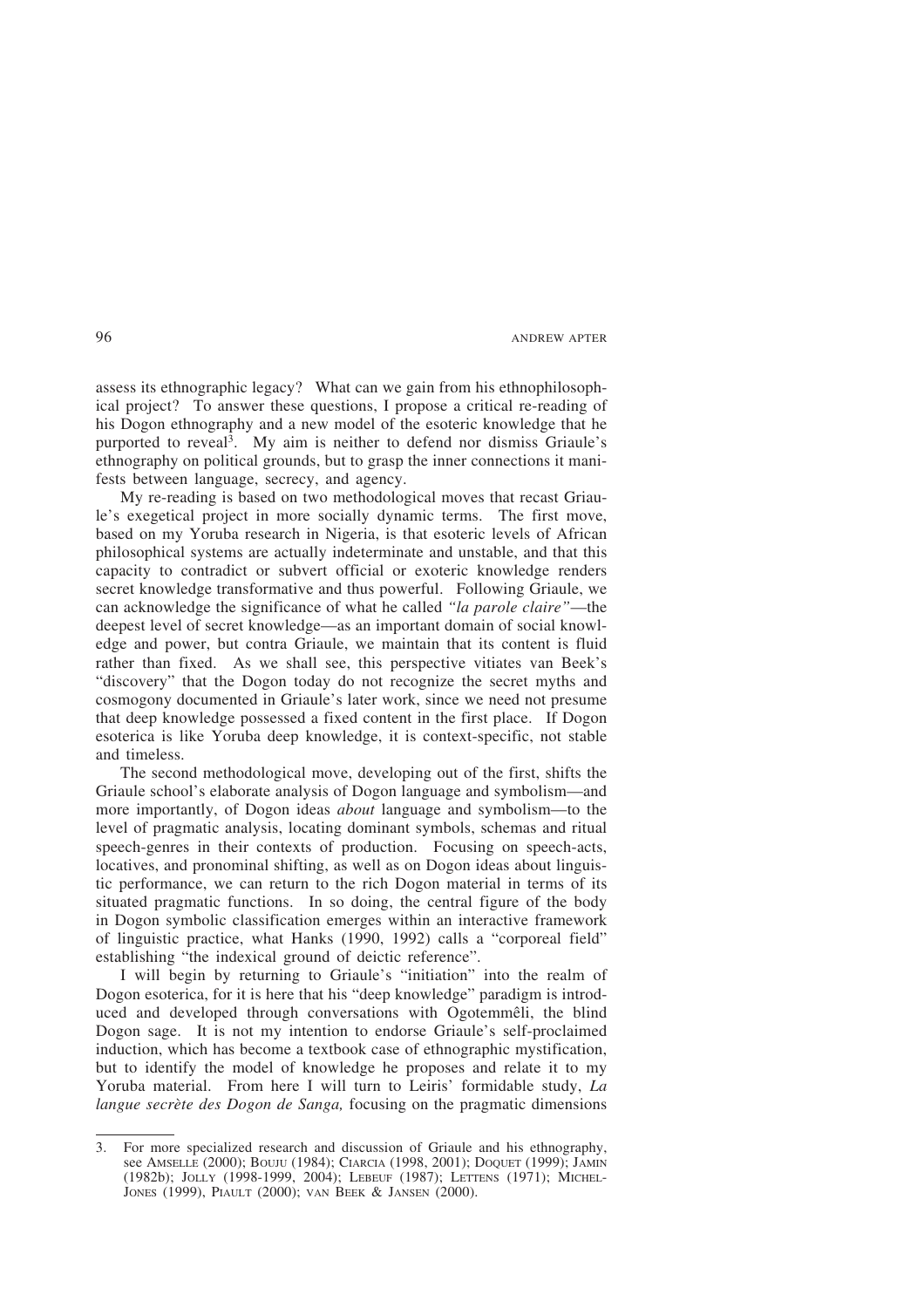of Dogon ritual language that his research brought to light, and which also appear in the ethnolinguistic investigations of Marcel's daughter, Geneviève Calame-Griaule (1986). I will then extend this communicative framework to Griaule's symbolic codifications, arguing that the dominant Dogon cosmological configurations are better seen as generative schemes for orienting the body in social space, coextensively with broader domains of the habitus. How these configurations developed dialogically, and in what senses they could be politically transformative, involve fresh considerations of political context and agency that Griaule himself so assiduously repressed.

## La Parole claire

The famous *Conversations with Ogotemmêli,* first published in 1948, represents a turning point in Griaule's research, away from the objectivist documentation of his earlier *Masques Dogons* (1983) and into the rarefied domain of secret meaning and knowledge. After fifteen years of energetic inquiry into the manifold activities of Dogon custom and culture, Griaule was "initiated" into the inner sanctum of what he would call *"la parole claire",* the deepest level of knowledge. Or so the story goes in its various versions. Unbeknownst to him, the Dogon elders of Ogol and Sanga held a special meeting and decided to reveal the mysteries of their religion. Griaule was summoned to Ogotemmêli's inner sanctum, where he would return for the next thirty-three days to receive instruction, acquiring the interpretive keys to Dogon culture and society through the wisdom of the ancestors. From that point on, the Griaule "school" became a scholarly cult, investigating the world of words, signs, and mythopoetic correspondences throughout the Dogon and Bambara regions of the French Sudan4.

However contrived this famous *mise en scène* in establishing his ethnographic authority, Griaule was onto something interesting. Whatever the status of these privileged conversations, and the dialogical text that has come to represent them, Griaule sketches a system of symbolic connections represented by a stratified series of restricted "words." Never mind that the three words or levels in *Conversations,* condensed in his shorter essay *Descente du troisième verbe* (1996), would later be extended to four (Griaule 1952), or that the ordinal series in other contexts collapsed into a binary "simple" vs. "deep" contrast, recapitulated as "exoteric" vs. "esoteric" knowledge, or as *paroles de face* vs. *la parole claire*. Whatever fictions he deployed or illusions he held in his quest for the secrets of Dogon cosmology, Griaule clearly demonstrated the importance of language as its central

<sup>4.</sup> In addition to GRIAULE (1965, 1983), see also GRIAULE & DIETERLEN (1951, 1991); CALAME-GRIAULE (1986); DIETERLEN (1942, 1951); GANAY (1942); LEIRIS (1992); PAULME (1940); ROUCH (1960); ZAHAN (1960, 1963). Despite their self-distancing from Griaule's "school", Leiris and Paulme produced their work through his "missions".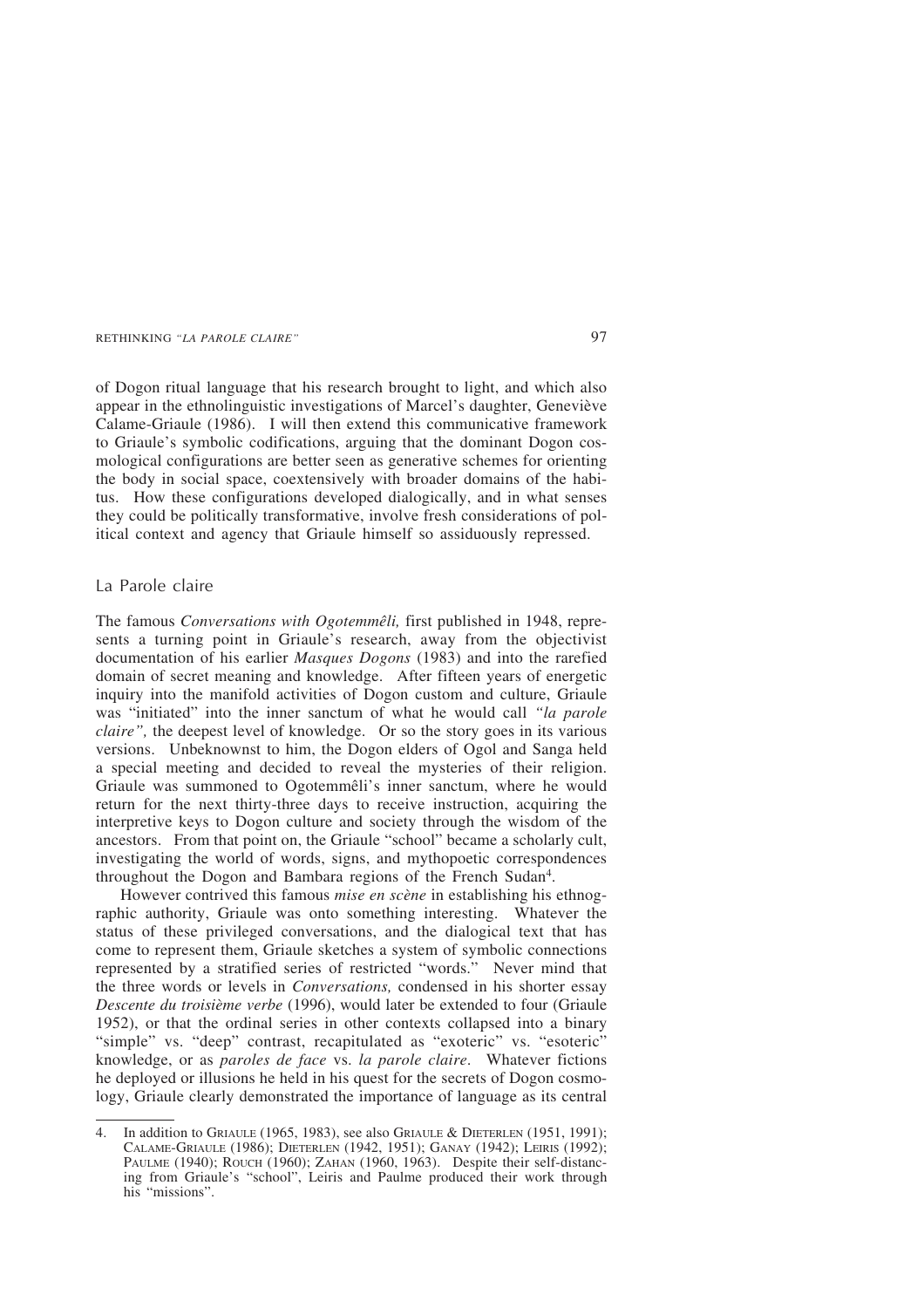organizing principle. Indeed, Geneviève Calame-Griaule (1996: 14-15) would later note the Dogon predilection for reflecting on language, proclaiming that through Ogotemmêli "Dogon civilization revealed itself as a civilization of the Word". Where father and daughter went wrong, I shall argue, was not in their linguistic formulation of deep knowledge, but in their approach to its meaning and content.

Griaule was convinced that *la parole claire* represented a highly restricted and specialized body of knowledge, consisting of myths, codes, signs and classification systems; that is, of philosophical ideas, symbolic associations, and ritual techniques and procedures that together formed a sophisticated ethnophilosophy, one that structured and ordered the Dogon world. As his classic *Conversations* reveals, together with his collaborative research with Germaine Dieterlen, this knowledge took the form of creation myths—including those of the Nommo Twins, the cosmic egg, and of the pale fox or divinatory jackal—and their symbolic analogues in the material world, particularly granaries, homesteads, villages and fields, all variably mapped onto the human body. Part Cartesian rationalism, as with Dogon zoological classifications, and part symbolist poetics, resonating throughout social and celestial domains, this knowledge was compared with ancient Greek philosophy, as a precolonial African tradition that was equally rich and worthy of investigation. Indeed, for Griaule and his intimate group, the pursuit of *la parole claire* became an end in itself, an almost exegetical *mise en abîme* that became increasingly unreadable the deeper it went. But however obscure its myths, graphic signs, and secret languages, such deep knowledge was for Griaule a coherent tradition, a fixed corpus of hidden insights and connections shared by initiated elders of the highest order. Griaule actually estimated the distribution of such specialized knowledge numerically, ranging between 4-15% of the population depending on the relative "word" or level of depth. Bracketing the question of their quantitative accuracy, these figures framed *la parole claire* in the form of empirical documentation.

It is just such an account that van Beek (1991a) has disputed, subjecting Griaule's entire corpus of ethnophilosophical investigations—the period following his putative "initiation"—to sustained empirical and theoretical critique. So devastating is van Beek's attack, a deconstruction in the literal sense of the term, that it warrants reconsideration to see if any of Griaule's *paroles* survive.

Van Beek's essay made quite a splash in the pages of *Current Anthropology,* where, following the journal's format, it appeared with responses from a range of prominent scholars to whom he then replied. Presented as a restudy, it offers a "field evaluation" of Griaule's Dogon ethnography, raising a host of interesting questions about secrecy, method, and the reproducibility of ethnographic findings. After an admirable synopsis of Griaule's two "initiatory" texts—*Dieu d'eau* and *Le Renard pâle*—van Beek seeks to demonstrate that most of the deep knowledge elicited by Griaule was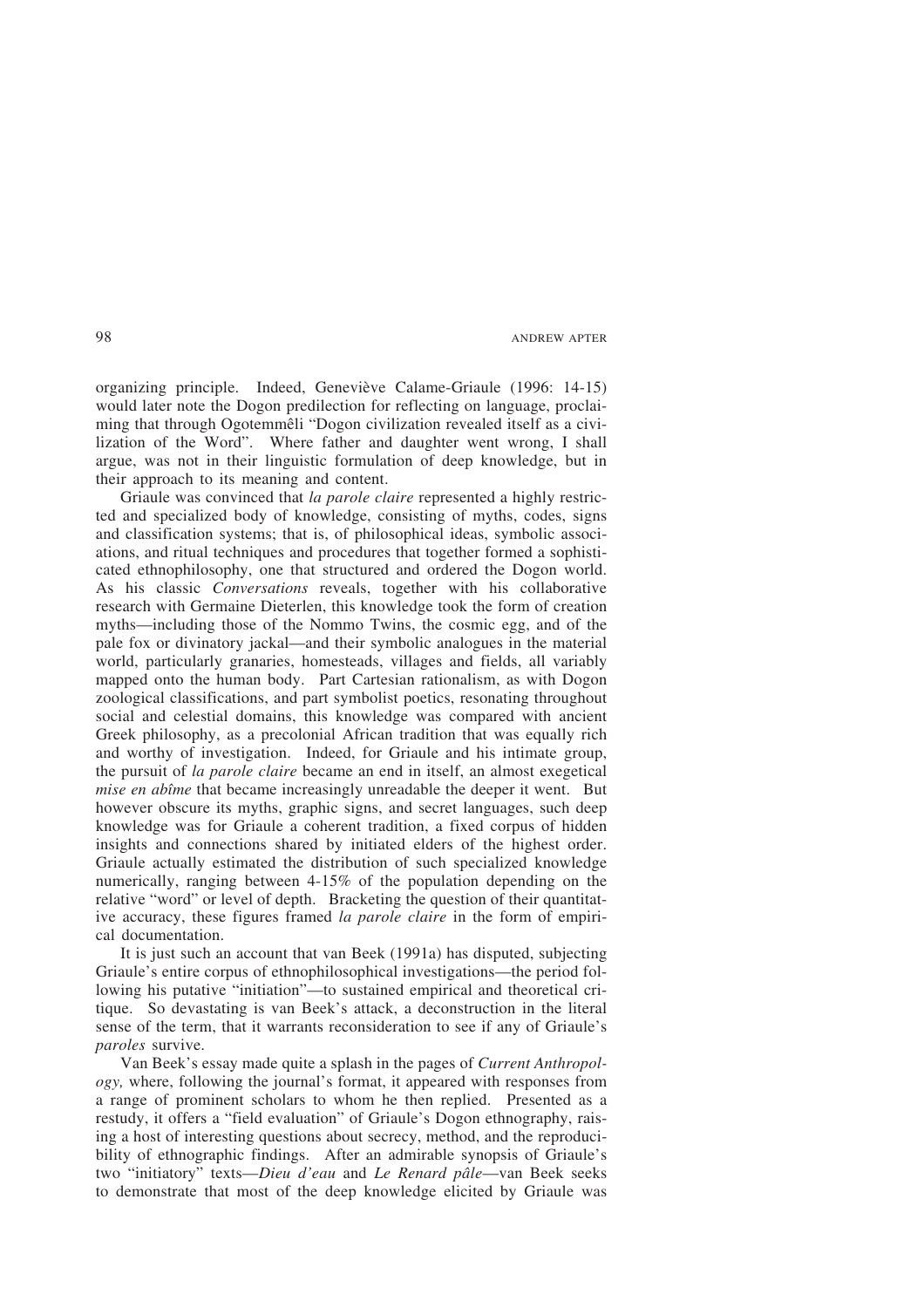actually a "hybrid" product of his creative and fertile imagination, generated in dialogue with a few idiosyncratic informants who did not represent Dogon culture at large. Attending to what Pels (1994) calls the *préterrain* of the ethnographic situation, van Beek convincingly argues that the Dogon's "courtesy bias" toward powerful figures of colonial authority, as Griaule clearly was with his pith helmet, whites, and indomitable style, would have lead them to endorse what he wanted to find. For example, van Beek's discussion of how Griaule neglected the tonal system in his etymologies (van Beek 1991a: 151-2), and how he badgered his informants into producing ad hoc names for twenty-four types of dung beetle (*ibid.:* 154) without appreciating the inventiveness involved, reveals systematic distorting mechanisms (if not shades of Kafka!) at work. Equally misleading was Griaule's commitment to a pristine precolonial model, one which blinded him to the way Dogon culture incorporated the foreign within its horizons—a process including ideas, values and techniques of neighboring peoples but also extending to biblical and Q'uranic episodes at the center of his esoteric creation myths. Indeed, as van Beek points out, Sanga was an important market and administrative center, "and the earliest Christian and Muslim influence radiated from it" (*ibid.:* 143). These and other examples of Griaule's interpretive excesses and limitations are indeed important and well established, but the bulk of van Beek's negative commentary comes from his literal-minded understanding of what deep knowledge should be.

Van Beek's most devastating evidence against Griaule is lack of corroboration. When confronted with the contents and contours of Griaule's esoteric writings, the Dogon whom van Beek interviewed were bewildered: "The Dogon know no proper creation myth; neither the version of Ogotemmêli nor that of *Le Renard pâle* is recognizable to informants", adding that "Dogon society has no initiatory secrets beyond the complete mastery of publicly known texts" (*ibid.:* 148). More important than Griaule's misleading emphases on ancestors, the Nommo spirit, and classificatory schemes is the total absence of *la parole claire* within a socially restricted set of ideas. Van Beek found that the concept of *nyama,* or "vital force" is irrelevant to Dogon religion; that body symbolism is not isomorphic with house plans, fields or villages; and that "no sign systems or hierarchical ordering of different *paroles (so)* or levels of knowledge can be found" (*ibid.*: 148). What secret knowledge there is, he argues, pertains to witchcraft, sorcery, and those skeletons in the closet that cast shame upon specific persons and groups whose unbridled ambitions generate conflict and rivalry to undermine the public good<sup>5</sup>. As he concludes, "The tendency towards" the creation of increasingly 'deep knowledge' shows itself much more towards the end of Griaule's life, with a decreasing amount of 'Dogonness' marking the text" (*ibid.:* 157). Thus the deeper we go the more we get of Griaule, and the less of the Dogon themselves.

<sup>5.</sup> See BOUJU (1991) for corroboration on this point.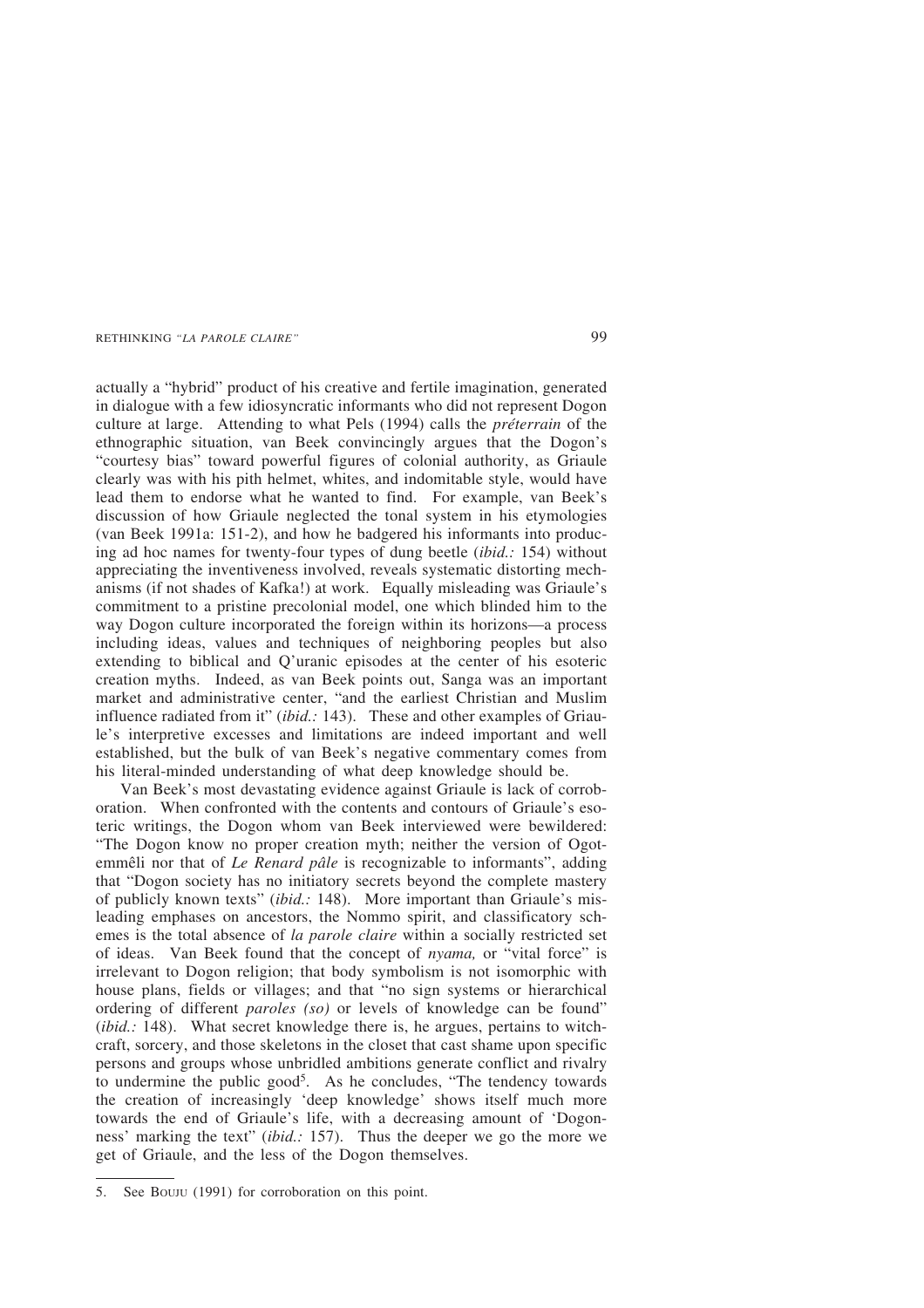Van Beek's findings were embraced by Griaule's critics and detractors, and provide an important corrective to his lack of historicism and sociopolitical grounding, but I will argue that the negative thrust of the article is misguided. Contra his claim that Griaule's Dogon present a "paradigm anomaly" in the regional ethnography, owing to the lack of comparable deep knowledge in West African societies (*ibid.:* 142), a glance at the relevant literature shows otherwise. Many of Griaule's original team did provide comparable evidence among Bambara, Bozo and Mande peoples, as did Leiris among the Dogon as well. Certainly research on African ritual associations and secret societies reveals a broad distribution of such "gnostic inner circles of knowledge", as Douglas (1991: 162) points out in her critical response. It is precisely because Griaule's deep knowledge formulations resonate with my own Yoruba research that I have continued to take them seriously—not in terms of a dogma to be mastered but as a rhetorical resource to be deployed.

When I began my research on Yoruba religion and politics, or what I now call the hermeneutics of power, I immediately ran into serious barriers. My project seemed straightforward enough—to examine the politics of orisha worship as a space of contesting political authority—but even my most preliminary inquiries were blocked from the start. In the kingdom of Ayede-Ekiti, where I conducted my fieldwork, I was allowed to record and photograph public festivals and visit the dominant town shrines, but discussion of ritual symbols and practices, and virtually anything relating to the priests and priestesses, was extremely limited at best. Over the months and years, I built up enduring relations with ritual specialists and devotees of Yemoja, Orisha Ojuna, and Orisha Iyagba as well as with members of the Ogboni secret society, but I never once experienced any running exegesis of sacred symbols and their secret meanings. Direct questioning would provoke such responses as "As*áa ni"* ("it is tradition"), "Mi  $\dot{\phi}$  m $\dot{\phi}$ " ("I don't know"), and only eventually *"Awo´ ni"* ("it is a secret"), as if the very acknowledgment that there was a hidden meaning was a major concession to my intrusive requests. Even when my interviews were prepared with schnapps and kola nuts, further demands for money often followed from those who did not know me well, based on the understanding that deep knowledge, called *ìmo ìjinlè*, was restricted, scarce, and had extraordinary value. If I protested such demands—and they could be quite exorbitant—I was asked whether or not specialized education was free in America, and furthermore, if I had any idea what initiates invested over the years to acquire their secrets. Why would I presume that it should be given freely to me? Didn't I know that if its secrets were leaked, an orisha would lose its power?

While invoking their orisha during sacrifices and festivals, devotees often pray not to leak any secrets, requesting ritual assistance in sealing their lips. An elder devotee is much like a vessel, filled with the *omi* or "water" of the orisha's power which must not leak, spill, or fall—mirroring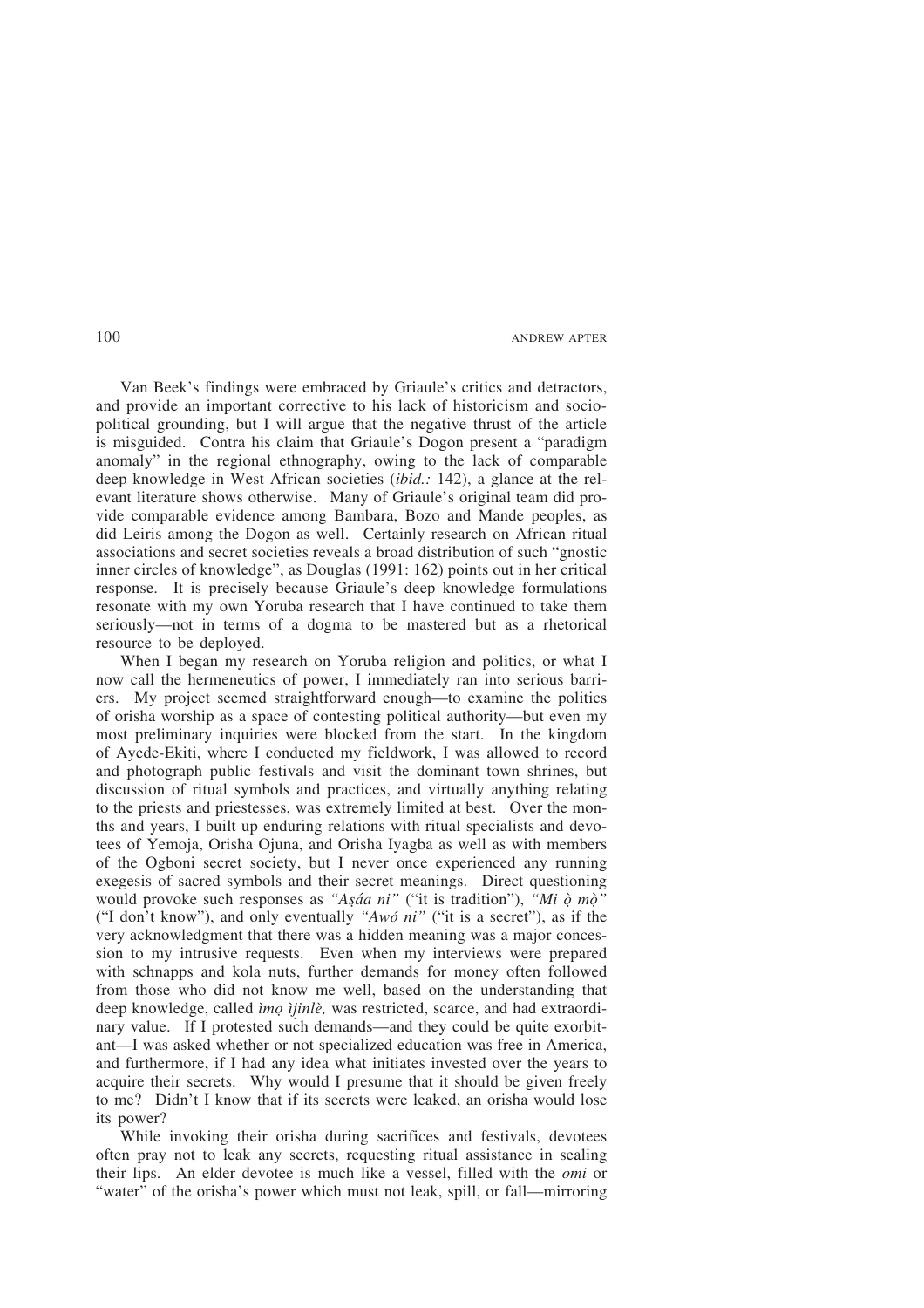the vessels of  $\partial t$ *un*, or revitalizing water that they carry on their heads to ritually reproduce the kingdom. When I began my research on Yoruba ritual and politics, a neighboring chief with a university degree laughed as he told me: "No matter how much time you spend with them, the priestesses will never tell you their secrets—they will never reveal anything!" And indeed, in terms of overt disclosures, he was right. Formal initiation would not solve the problem since it was predicated on a blood-oath *(imùlè)* not to reveal cult knowledge to outsiders. Indeed, secrets were equally protected within the shrines, distinguishing degrees and grades of elderhood within. If I were formally initiated, my lips too would be sealed. Pondering my predicament with the help of palm wine, I experienced something of an ethnographic epiphany. The very barriers that so effectively blocked my access to deep knowledge should not be seen a problem to overcome, but were themselves part of the ethnographic solution, to be documented as socially significant data. If the secrets remained forever out of reach, the mechanisms protecting them were not<sup> $6$ </sup>.

With my research perspective thus radically readjusted, my fieldwork took a productive turn. I no longer asked inappropriate questions unless seeking the limits of discursive disclosure. As I spent more time with the devotees, and was brought into the protected groves and inner chambers of their shrines, I came to appreciate how secrecy operated in practice, as a mode of drawing boundaries, setting agendas, and discussing controversial affairs. From this method of prolonged osmosis—very different from Griaule's concentrated instruction—I received insights about deep knowledge in fragments, with respect to prior conflicts in the kingdom, in relation to specialized passwords and handshakes, regarding witchcraft and fertility, or pertaining to "true" histories *(itàn)* not publicly acknowledged, and sometimes danced rather than spoken. In the more general terms of everyday use by uninitiated Yoruba townsfolk, deep knowledge was associated with powerful people with access to the original secrets of the first ancestors—incantations like *àyàjo´* that were uttered by the first people, true histories proclaimed in the heteroglossic arenas of *`ıja´là* chants, in curses *(èpè)* and incantations  $(\phi \hat{\rho})$  that could kill, and invocations of ancestral spirits of humans and deities alike, as in *orı´kı`* and *ègu´n pı´pè,* not to mention the enigmatic secrets *(awo)* of Ifa divination. Applied to issues or events, however, the qualifier "deep" denoted political disruption and moral violation, as in the usurpation of a royal dynasty by the Eshubiyi line, the murder of a kinsmen for making money-magic (Apter 1998: 84-86), or the nefarious activities of the once ruling National Party of Nigeria (NPN) which rigged gubernatorial election results in 1983.

Two aspects of such secrets are especially relevant to van Beek's reassessment of Griaule. The first concerns their subversive character as icons and indices of sociopolitical revolt. The dominant symbol of the royal

<sup>6.</sup> This methodological insight was already developed by JAMIN (1977).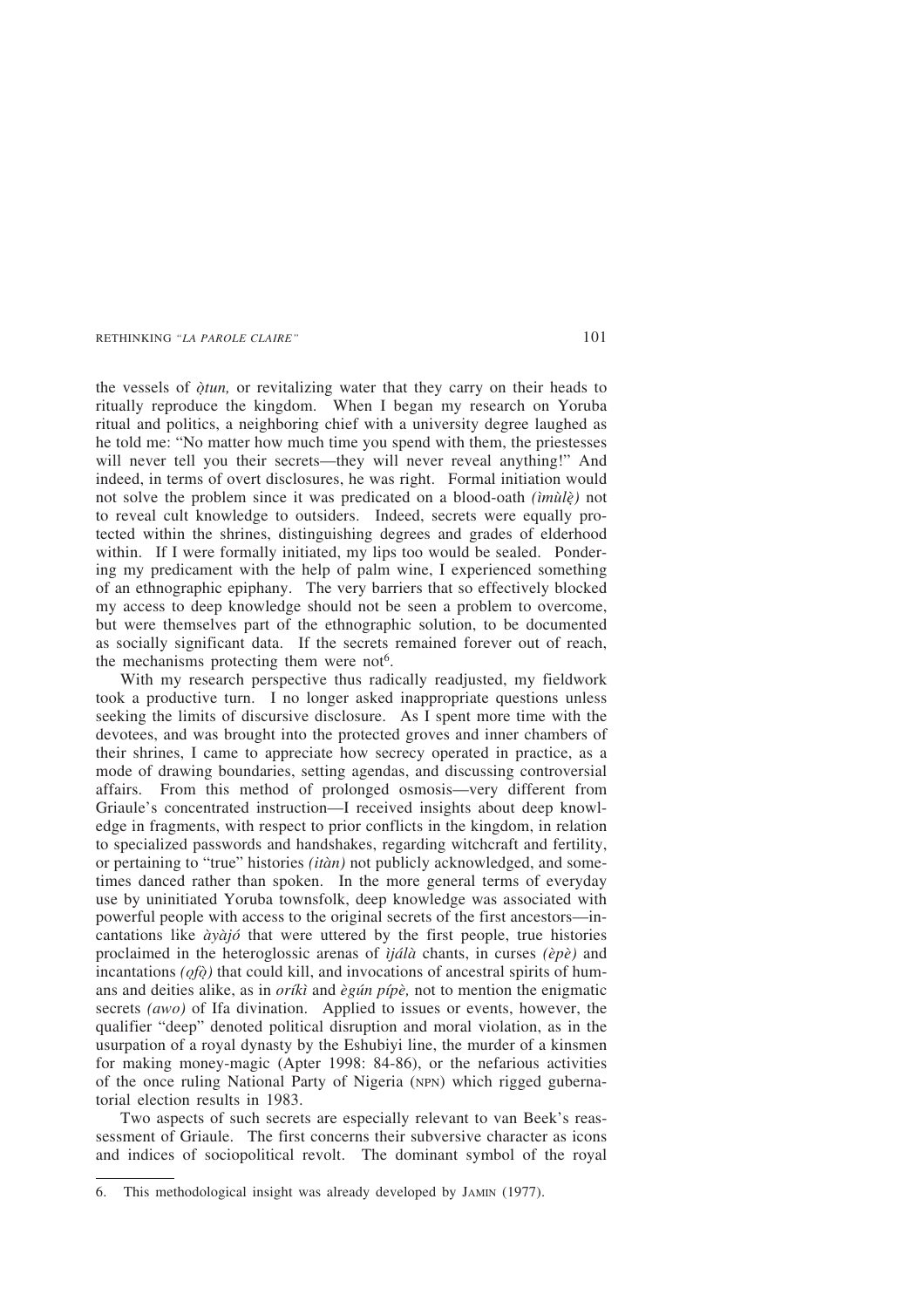Yemoja festival in Ayede, for example, is the calabash *(igbá)* of concentrated ritual potency *(àse)* that is carried—balanced on the high priestess's head—from the bush to the palace, where it empowers the king's person and revitalizes the body politic. Like any dominant symbol, it embraces a span of meanings ranging from explicit normative blessings ("it brings children and wealth, it keeps the king healthy") to implicit, forbidden themes of division and bloodshed, and it is this latter pole that is powerful and deep. Yemoja's fructifying calabash represents the womb of motherhood, the head of good destiny, the crown of the king, the integrity of the town, even the cosmological closure of sky and earth. But its surfaces are decorated with signs of a deadlier power within, indicated by red parrot feathers  $(ik\acute{o} \text{ odd }\acute{e})$ —signs of ritual negation. Evoking the witchcraft of the priestesses and their mechanism for deposing the king, red parrot feathers on the calabash simultaneously assert a broken womb, miscarried delivery, bad destiny, a decapitated (and crownless) king, as well as political fission and a cosmos out of control. Such negative themes are rarely voiced in public, but they nonetheless constitute a repertoire of potential interpretations that under certain conditions can be invoked to mobilize opposition against the status quo. The deep knowledge of royal ritual actually involves the king's sacrifice and rebirth, whereby his icons of personal power and royal authority are literally taken apart and reassembled by authorized priests and priestesses, culminating in the crowning moment, as he receives the calabash, when the king is recapitated, reinstalled and reproduced. In the case of non-royal festivals, the orisha's calabash serves as a potential crown to remind the king that his chiefs can always rise up and usurp the ruling line. Such themes are enhanced by various genres of ritual speech, which invoke repressed histories and veiled warnings of former kings and warriors who can prevail again (Apter 1992a: 117-148; 1998). The dominant visual and verbal tropes that express these themes include those of inversion (e.g. in the image of a capsized canoe), reversal (e.g. from right to left), and mimetic appropriation (e.g. of European crowns). The latter symbolic function is particularly relevant to bringing outside icons of power within local fields of ritual command, absorbing symbols of foreign value and authority through metaphoric and metonymic associations.

But if this aspect of deep knowledge invokes fission, usurpation and even militant dismemberment, it does so through mechanisms of formal opposition to received historical and genealogical charters. The deeper one goes, in a sense, the less fixed and determinate the character of the secret, and the more formal the mechanisms of reversal and inversion. This second aspect of secrecy as interpretive revision is captured by what I have called the central axiom of Yoruba hermeneutics: "Secret surpasses secret, secret swallows secret completely" *("Awó j'awo lo, awo lè gb'áwo mí torí torí")*. Following this axiom to its logical conclusion, the secret behind the secret is that deep knowledge has no content at all but derives its power from context-specific opposition to the authoritative discourses that it implicitly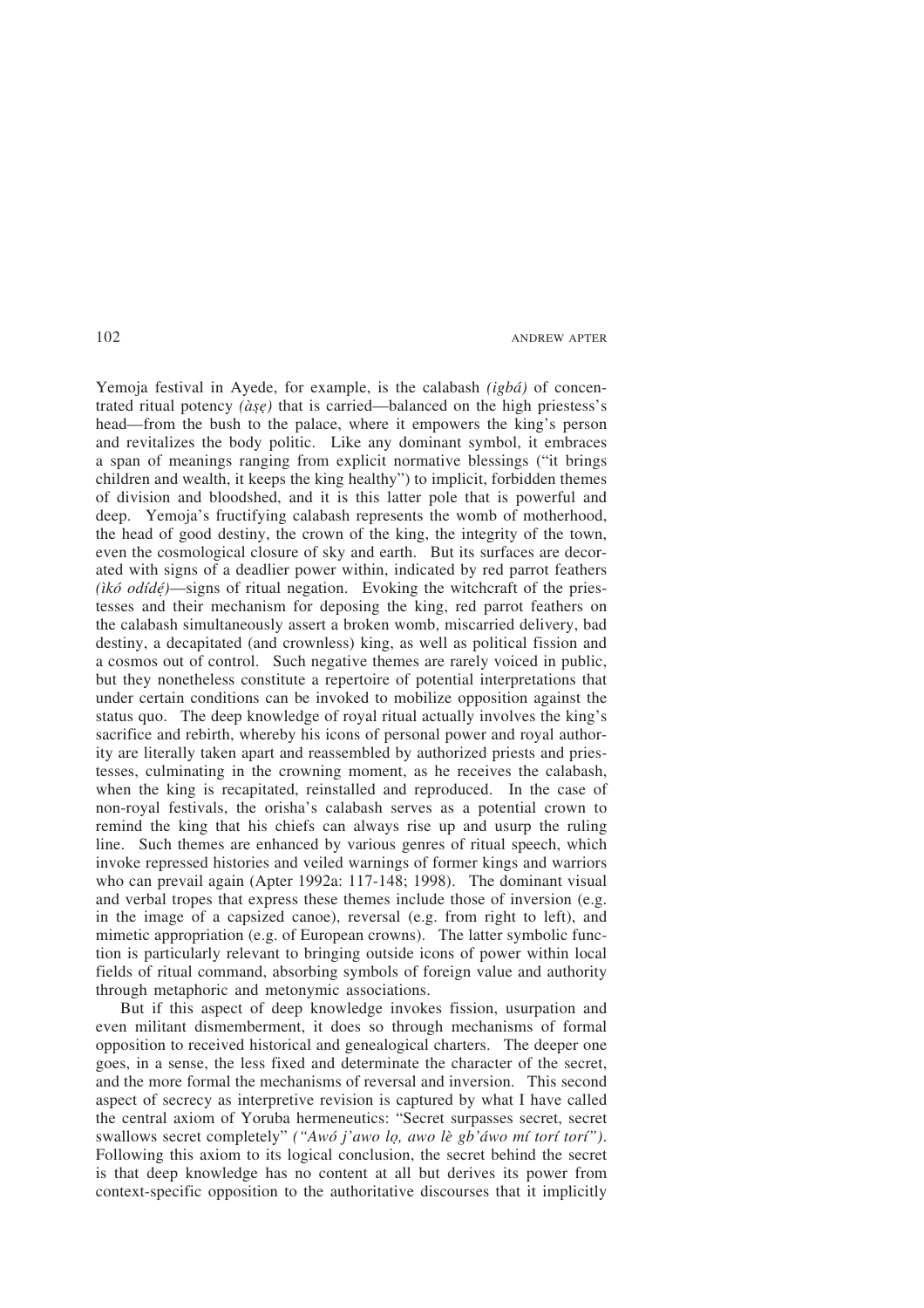challenges. Like Griaule's discussion of Dogon esoterica, a salient distinction between exoteric *(paroles de face)* and esoteric *(la parole claire)* knowledge is here at play (see also Giaule & Dieterlen 1991: 55), but unlike Griaule, I maintain that the deeper modes have no fixed content into which all ritual elders are eventually initiated. *If the ideology of deep knowledge asserts a fixed corpus of secrets, then this should not be taken at face value, but as a screen that allows its pragmatic functions to masquerade as sanctified wisdom and learning*. As such, deep knowledge is powerful because it is revisionary, sustaining possibilities of political transformation through the revaluation and reversal of established orders. In the sociocultural contexts of historic Yoruba kingdoms, the political lines of contestation and division are formed around kings in relation to their civil chiefs, and their dominant lines of political segmentation into quarters, lineages and households.

If we assume, for the sake of argument, that Dogon deep knowledge works in similar ways, not as a fixed corpus of meanings and myths but as an interpretive space of reconfiguration, van Beek's lack of corroborative evidence poses no real threat to *la parole claire*. For if it is paradigmatically context-specific, changing over time and space to fit local political groups and relations, we would not expect to "find" the same content at all. Of course van Beek's critique goes further than this, denying even the formal organization of knowledge into levels of restricted access, but here we can read him against himself. The deep secrets he did receive, pertaining more to sorcery, witchcraft and skeletons in the closet than to cosmic eggs and primordial foxes, are in fact consistent with the divisive, fissive, and subversive dimensions of deep knowledge as a political—and as we shall see—illocutionary force. They form part of the repertoire of resources that can be mobilized to challenge the status quo. And the fragmentary manner in which such data were disclosed is indeed consistent with its mode of dissemination to non-initiates. I am not implying that van Beek lacked crucial insight into the deeper levels of Dogon symbolism and meaning—his essay on the *dama* masquerade is a masterpiece of ritual exegesis, linking gender transformations between men and women to the dangerous secrets of social reproduction (van Beek 1991b). That he does not see such meaning as "deep" is more a consequence of his methodological orientation: if people do not tell him it is deep, or recognize deep knowledge in overt declarations, then in effect it does not exist for him. I would argue that his Dogon informants could not tell him because they did not know or could not say, given the discursive restrictions against its disclosure.

To substantiate this counter-critique, and extract the pragmatic kernel of *la parole claire* from its socially sanctioned mystical shell, I will attend more closely to language itself; first in the more contemporaneous work of Griaule's ambivalent secretary archivist, Michel Leiris, followed by the subsequent investigations of his loyal daughter, Geneviève Calame-Griaule.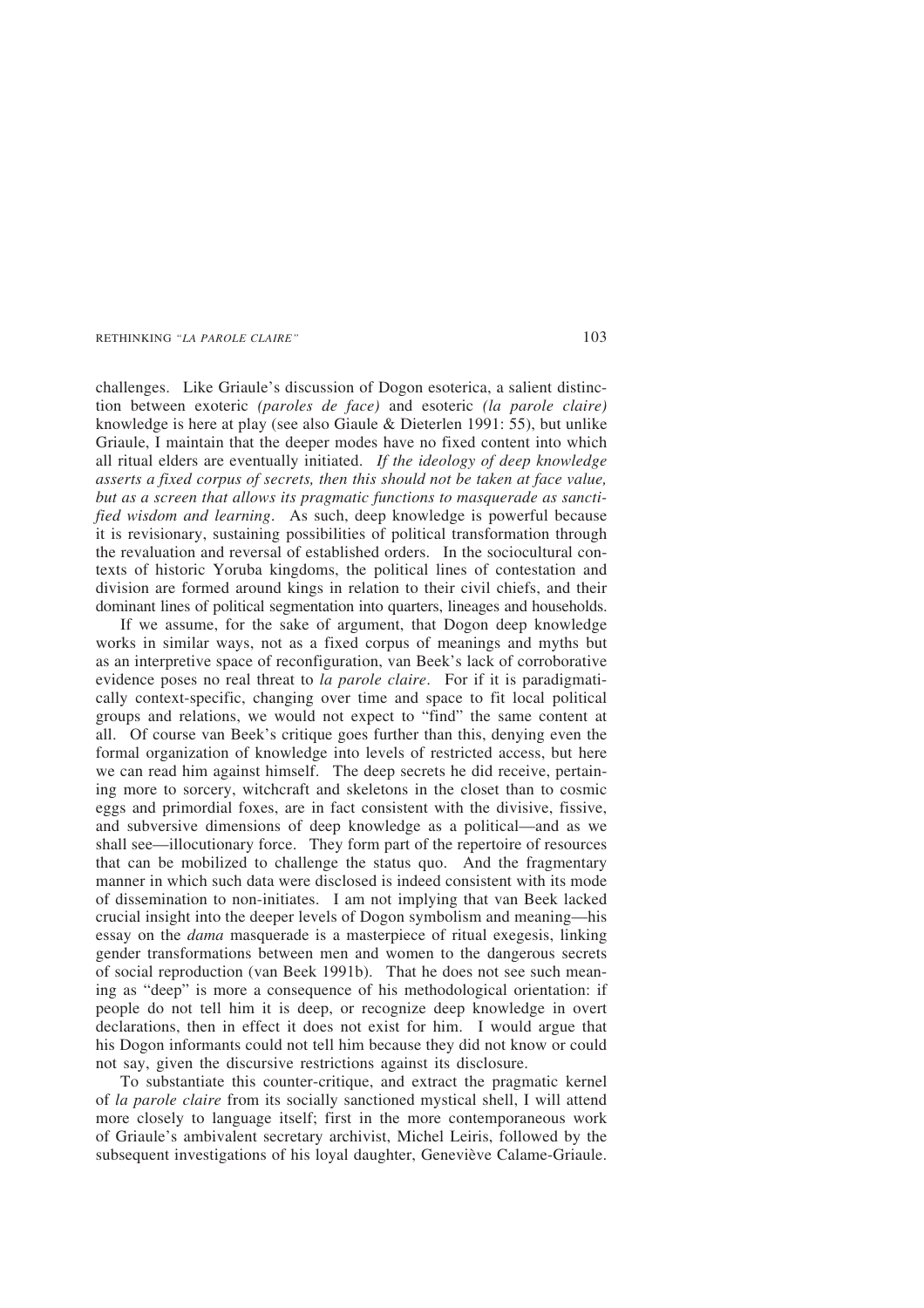# Ritual Language

By the time *La langue secrète des Dogon de Sanga* was published in 1948, Deborah Lifchitz—of Griaule's Africanist circle—had died in Auschwitz, and it is to her memory that Michel Leiris dedicated this extraordinary study of ritual language. Published the same year that Griaule's *Entretiens* first appeared, it presents a complex counterpoint to the French master's voice, at once derivative of his first documentary tome, *Masques dogons* (1938)—given its extensive focus on *sigi* ritual texts—and yet uneasy with the colonial situation in Africa and the German occupation of France<sup>7</sup>. To what extent *La langue secrète* voices a muted indictment of Griaule in this broader context is difficult to say, since Leiris' debts cut in both directions: to the 1931 Dakar-Djibouti mission in which he recorded the bulk of his linguistic material, as well as the more "sociological" groundwork first established by Griaule (1938); but also to the "lamented" Deborah Lifchitz, acknowledged in the foreword, with her comrades-in-letters Denise Paulme and André Schaeffner<sup>8</sup>. I am not suggesting that Leiris collected his material with a radical political project firmly in place, however haunted he was by the manifold forms of colonial alienation in *L'Afrique fantôme;* but in Paris, at least, he was writing up in one of the founding cells of the Resistance movement, the basement of the Musée de l'Homme9. The issue remains unclear, in part, because the politics of secrecy sustains ambiguous interpretations in shifting contexts.

Ambiguity and unstable content are in fact diagnostic of *sigi* ritual texts, which are marked more by simplified syntax and morphology than by complex metaphors and poetic associations. *Sigi* texts are paradigmatically vacuous, posing difficulties of translation because their shifting meanings so closely relate to their performative contexts. As Leiris (1992: xv) explains: "[. . .] la nature [. . .] du langage secret, au vocabulaire très réduit et à la grammaire des plus rudimentaires, langue où les choses sont suggérées, indiquées plutôt que décrites, et où la même phrase, la même locution doivent parfois être entendues de façons très différentes suivant le

<sup>7.</sup> That the Vichy regime was uneasy with Leiris is evident when they burned *L'Afrique fantôme* on the pyre (JAMIN 1982a).

<sup>8.</sup> LEIRIS (1992: 25) even referred to their fieldwork in Sanga as "la mission Lifschitz-Paulme", as if to further accentuate their differences with Griaule. See also PAULME (1992).

<sup>9.</sup> For a poignant account of how the resistance movement originated, to a large degree, in the Musée de l'Homme, see BLUMENSON (1977). Although Leiris himself "lacked the temperament" to join (Jamin, personal communication), the cell was led by the anthropologist-linguist Boris Vildé, and included anthropologists Germaine Tillion and Anatole Lewitzky as well. On 19-20 May 1942, Leiris had a nightmare of Lewitzky's execution, dreaming that his memories would be published (GHRENASSIA 1987: 239). Leiris also dreamed that he saw Boris Vildé in a café, lifting his glass to German officers, crying out "Heil de Gaulle!" in an act of parodic resistance (LELONG 1987: 333).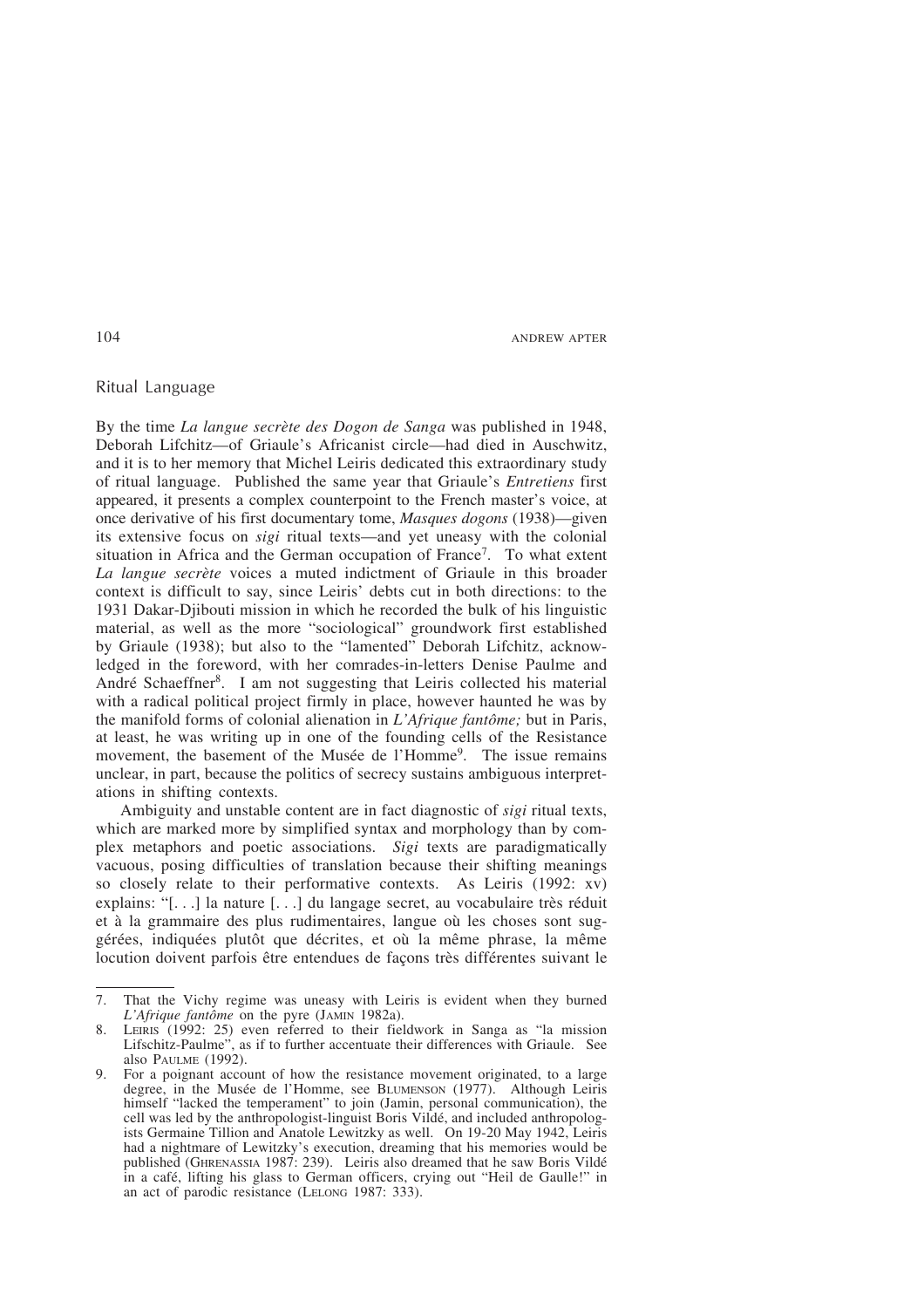contexte ou suivant les circonstances auxquelles elles s'appliquent, le caractère même de cette langue qui procède sommairement, par larges et brèves allusions, la fait se prêter assez mal à une traduction rigoureuse." These difficulties of capturing ritual meanings highlight the relevance of indexicals in relating texts to their contexts, thereby foregrounding the pragmatics of ritual speech. The improvisational scope around texts and their variants also suggests contextual sensitivity to fixed liturgical segments, which resonate with implications that extend beyond the meanings of the word themselves. Indeed, Leiris complains in his preface of the hermeneutical circularity that bedeviled his translations. Returning to previous *sigi* transcriptions in order to check or improve their accuracy, his *"informateur"* would never review *"point par point"* the same text, but instead would produce a new text—"analogue, certes, mais non pas identique"—as if to underscore the deconstructive joke that every decoding is simultaneously a recoding *(ibid.)*. Such resistance to definitive philological documentation, however, need not be seen as a problem to be solved, but as a critical characteristic of ritual language itself; that is, as part of the object of description and analysis. From this more inherently dynamic perspective, suggested to me by the indeterminacy of Yoruba deep knowledge, the goal of achieving definitive translation shifts to that of grasping Dogon interpretations as situated in their social and ritual contexts. What counts from this more "indigenous" perspective is not an authoritative translation but the plurality of meanings in the public domain.

In its broadest sociopolitical context, the secret language of *sigi so* belongs to an exclusive men's society organized by age-grades and associated with the primordial ancestor Awa, from whom the secrets of *sigi* descended. Represented by masked dancers in red fiber skirts, the spirit of Awa embodies the complementary principles of death and rebirth underlying the perpetuation of age-graded generations. At the apex of the hierarchy is an inner core of *olubaru* elders, initiated into the highest grade during the full Sigi ceremony, performed every sixty years at the completion of the full generational cycle, and following a coordinated itinerary throughout villages and regions<sup>10</sup>. Of course not all Sigi elders would make it to this highest grade, since a man's date of birth determined his point of entry into the overarching cycle. Hence the marked distinction of this elite body of elders—the oldest of the old—recognized as the highest ritual experts mingling with the ancestors and the dead, and thus referred to as "people of the bush", deemed socially powerful and impure. These ritual elders were considered the "official depositories" of *sigi so,* and it was through them that the language was differentially disseminated to the lower grades in accordance with their levels. Building on Schaeffner's 1935 survey of iron gongs associated with *olubaru* dignitaries, Leiris estimated their total

<sup>10.</sup> For a discussion of this itinerary over a five-year period, see GRIAULE (1983: 174-175). See also DIETERLEN (1971).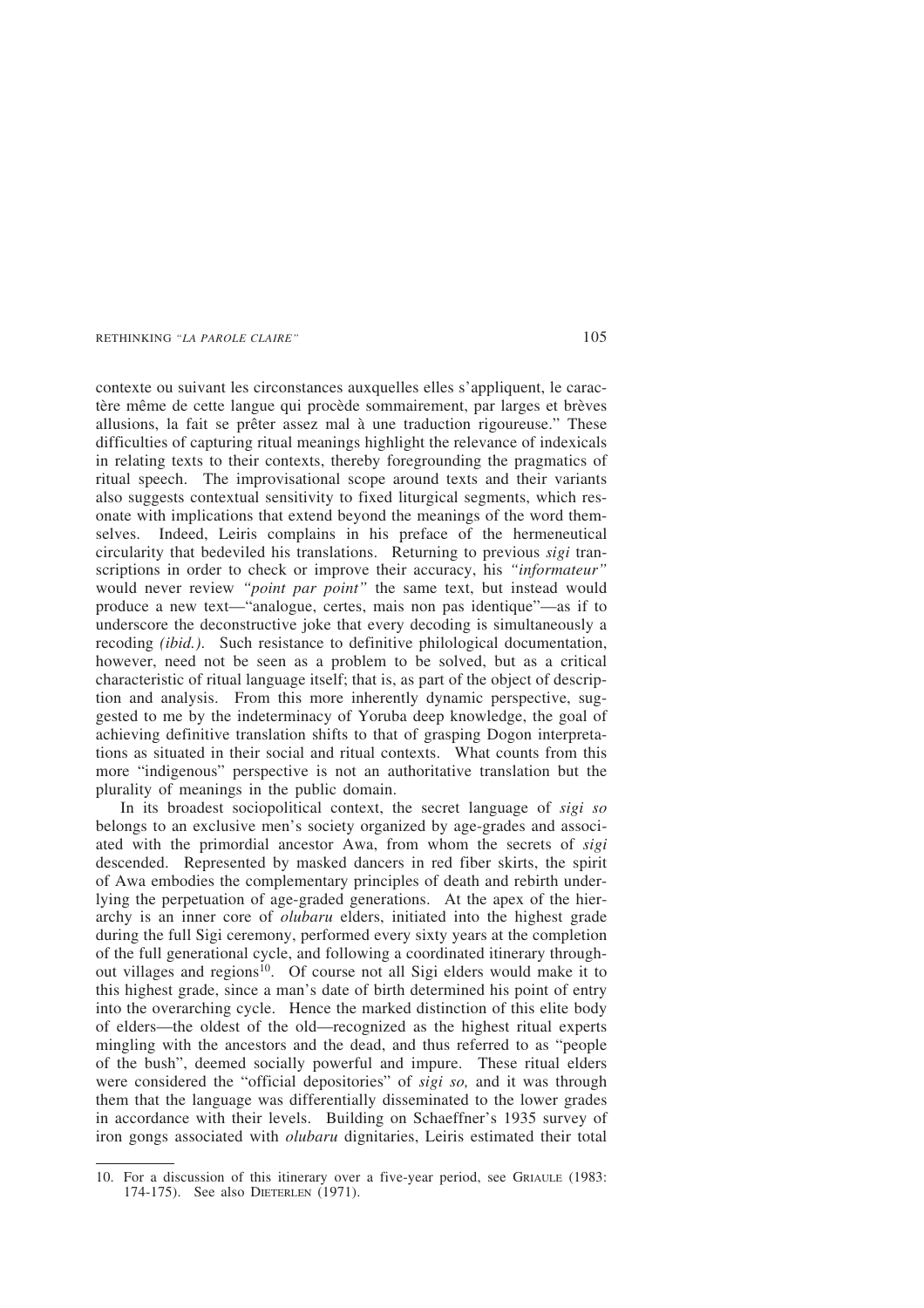number as "une quinzaine" in the entire Sanga region, representing a highly restricted inner circle controlling access to secret language and knowledge. Beneath this specialized elite, the remaining elders represent the next level of deep knowledge, acquired through long association with the *dama* rites and funeral ceremonies connected with the Sigi festival complex. Following this group are individuals of varying ages who study the *sigi* language with specialists, short-cutting, as it were, the initiation hierarchy for the conventional fee of 33,003 cowries—a figure signifying a considerable cost rather than a precise amount (Leiris 1992: 17). The effect of this more direct route to the language was at once financial, providing additional funds for the mask society, but also broadened the social range of ritual language competence and performance. More conventionally, however, instruction began with male circumcision as the first initiation into the men's society. While prepared and doctored in the bush, the novices received millet beer, sesame oil, black pepper and medicines to help them "hear" the voice of Awa, and began an instruction in *sigi* language and mythology that increased as they advanced up the hierarchy.

The content of such esoteric instruction, which increased with elderhood, remains both sketchy and charged in the work of the Griaule school: curiously displaced by each account into shifting mythic figures and linguistic forms. The initial *sigi* teachings involve greeting formulae, benedictions and propitiations, myths of origin, the secret names of foods and drinks used in initiation, and a new lexicon for parts of the body. In addition, initiates learn the exhortations that enhance the *nyama,* or vital force, of the masked dancers, with specific calls linked to particular masks. Mythically located in the realm of the bush with *ginn (gyinu)* spirits and souls of the dead, the *sigi* language evokes earlier historic migrations by mixing Mande and Voltaic terms and archaisms together with Dogon lexemes<sup>11</sup>. The mythic origins of the *sigi* festival itself, and the presiding Grand Awa mask at the center of the ritual complex, trace back to an eponymous ancestor who, after becoming a snake like all old people in that time, broke a taboo against speaking ordinary vernacular to humans, and thereafter ushered in death and mortality, but also regeneration. Building on Griaule's documentary foundation by providing alternative versions and variants of the origin myth recorded in *Masques dogons,* Leiris introduced a subtle but significant shift in perspective. Unlike Griaule, who operated under the philological tradition of a mythic ur-text at the heart of the *sigi* complex, Leiris recognized the inherent heterogeneity built into the corpus of *sigi*

<sup>11.</sup> For a discussion of different sigi "dialects" in the villages of Banani, Oro Sono, Kunnu and Kabage, see LEIRIS (1992: 33). As a combination of Mande and Voltaic elements, the sigi language involves complex considerations of origins, migrations and borrowings from Mossi, Malinke, and Bambara language areas, as well as possible Arabic influences in articles like *al-,* reflecting the past through linguistic forms and archaisms as well as the problematic genealogy of the Dogon themselves (*ibid.:* 25-44, 404.)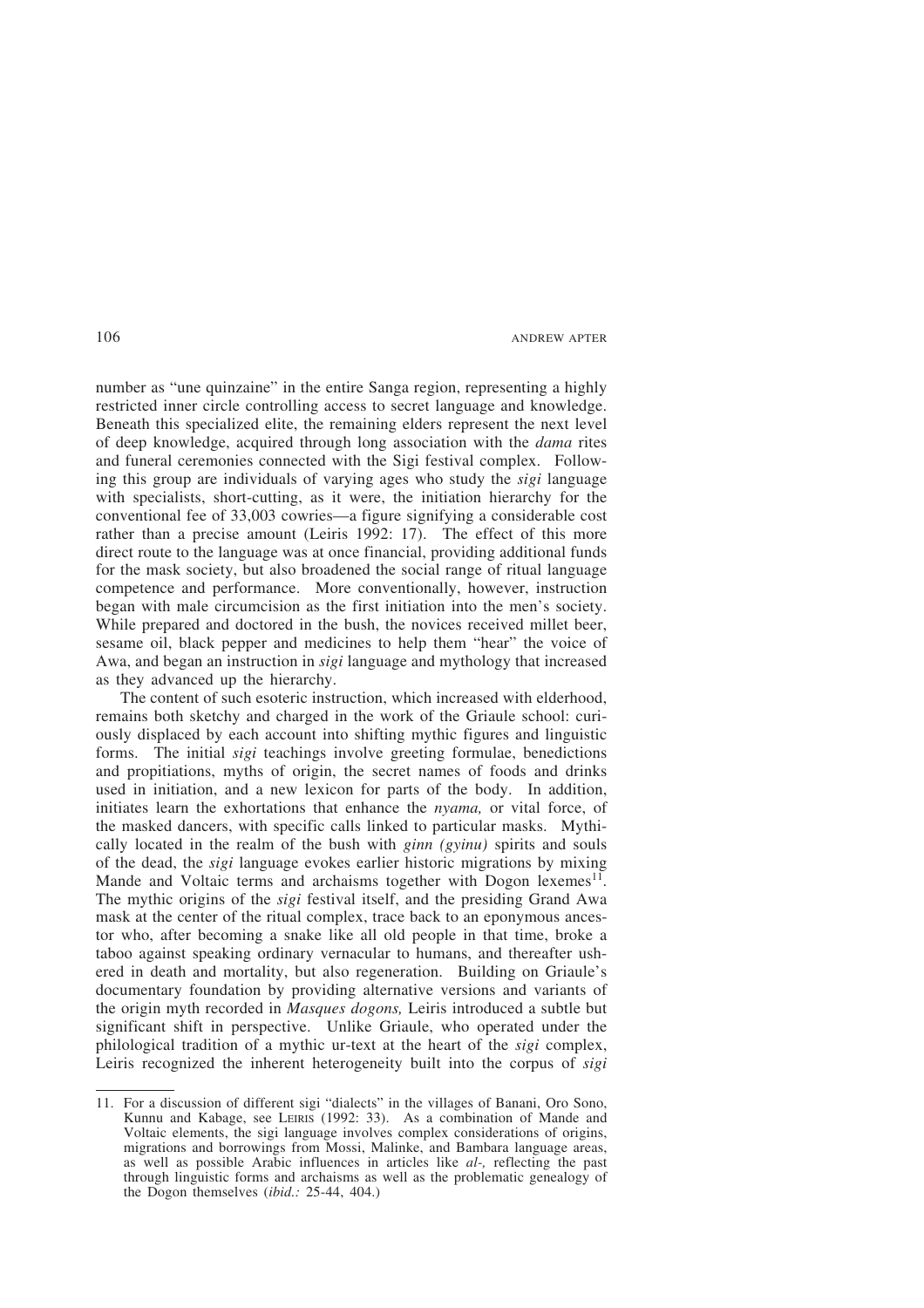founding myths. In an extended footnote to Griaule's "definitive" version, Leiris explains his variations with the insight that "il n'existe pas une tradition unique mais plusieurs traditions, dont il n'y a pas à s'étonner qu'elles soient, sur certains points, contradictoires" (Leiris 1992: 146, n. 2). Through this important interpretive move, Leiris locates contradiction within a corpus of deep knowledge, not as a problem to be eliminated through philological ratiocination but as a feature that makes sense in relation to changing social and performative contexts. Indeed, his investigations into *sigi* syntax and morphology highlight the critical relationship between meaning and  $context<sup>12</sup>$ .

I have already noted that the *sigi* language is limited and impoverished in comparison with ordinary spoken Dogon, but the direction of its grammatical reductions reveals a significant retreat, as it were, into the body—not as a transcendental symbolic scheme, but as a corporeal field of indexical functions. *Sigi* texts are not fixed, Leiris often reminds us, but are rooted in their contexts of ritual production, calling on particular masks, singling out dancers' movements and body parts, saluting presiding spirits, shifting subjects and objects, merging singular with plural, voicing changes of action, shaping points of view, merging past with present, and above all, activating the *nyama* or efficacy of Awa and his avatars. To illustrate this dynamic interaction between *sigi* texts and performative contexts, I will focus on the corporeal dimensions of ritual speech with reference to verbs, pronouns, and locatives.

Verbs in *sigi* are few in number, and mainly express movements of dancers or spectators within the ritual arena. The most frequently used are *dyenunu,* glossed "to go, enter, or introduce", and *sagya,* "to place, place oneself, or be placed" (Leiris 1992: 416). Common utterances exhort dancers to realize and maximize their actions, as in moving those body parts at once protected by the spirits—ostensibly to protect the masked dancer from falling—and activated by being called into motion:

"Que Dieu garde [vos] jambes! Que Mouno garde [vos] jambes! Que Mounokanna garde [vos] jambes! Que tout le Sigui garde [vos] jambes!

[vos] bras ont remué, [vos] jambes ont remué, [vos] yeux ont remué, [votre] tête a remué, [votre] corps entier a remué"<sup>13</sup>.

<sup>12.</sup> For extended discussions and studies of the textual status of Mande and Cameroonian epic genres, see AUSTEN (1995, 1999).

<sup>13.</sup> See LEIRIS (1992: 198, lines 1, 4, 5, 6, 13- 17). I have left out the sigi texts and their initial morpheme by morpheme translation because they are not necessary in illustrating the bodily orientation of verbs.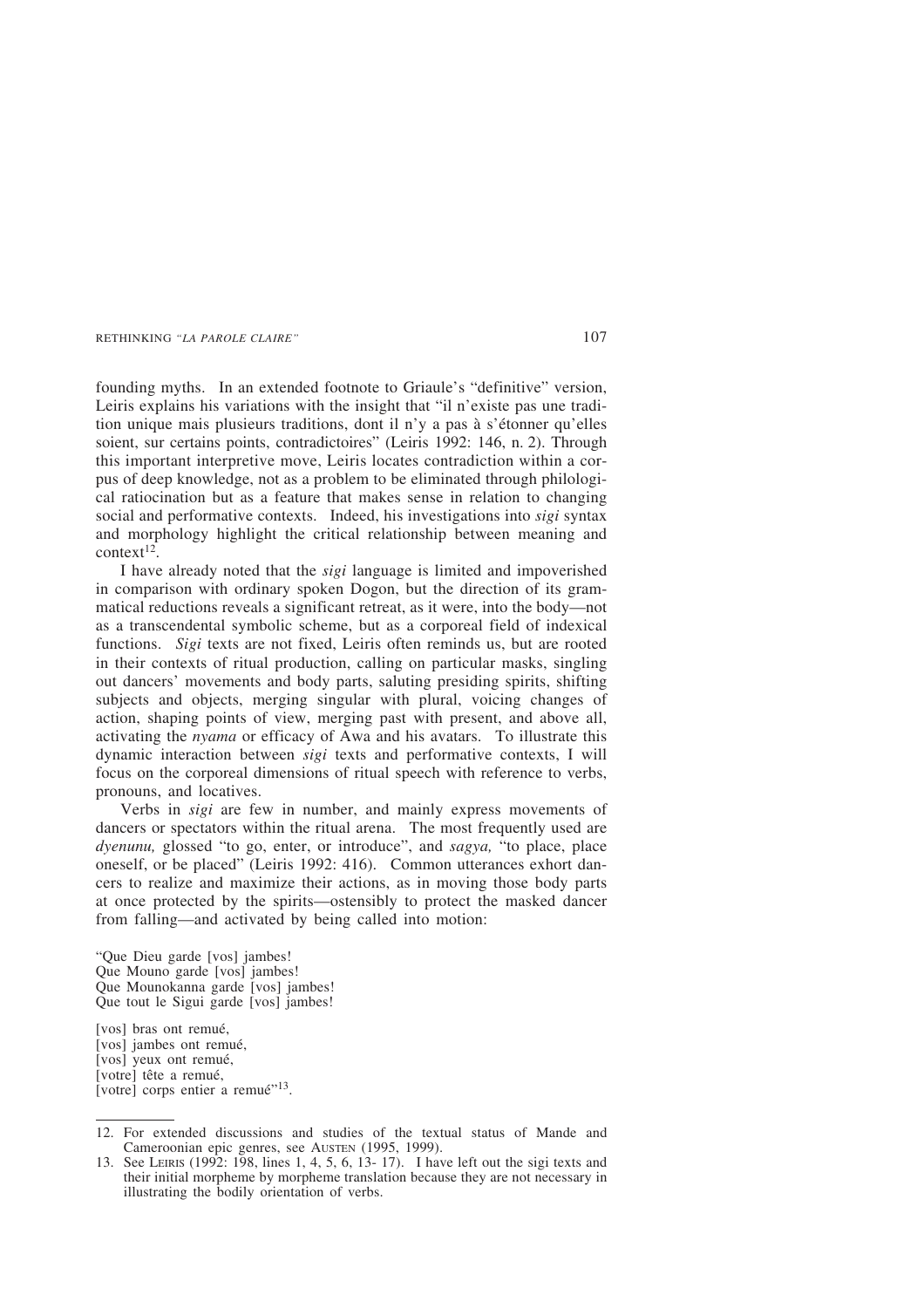As the activation of the eyes suggests, these exhortations shape visual as well as choreographic frames, interposing acts of seeing and being seen within performance arenas. Verbs are further reduced in terms of tense and mood. Limited to the present indicative, they represent a condition of "permanent actuality" that for Leiris, citing Leenhardt, quite technically points to the "here and now" (Leiris 1992: 53). Within this condensed communicative field, only the attitude and tone of the speaker distinguishes imperatives from ordinary indicatives. In the *sigi* command *"wana boy"* ("Venez!"), the urgency with which the addressees must respond—in this case dancers made to get up and perform—is expressed and enhanced by waving the right hand (*ibid.:* 51). The dramatic qualities of *sigi* language, and its enhanced forms of bodily expression, are thus partly a function of its simplified structure.

Lack of plural and singular forms further reduces the language of *sigi* to transposable schemas of situated communication. As in many West African languages, pronouns rather than verbs indicate grammatical number in ordinary Dogon, but in *sigi,* the pronouns themselves are restricted to the two "floating" forms of first and second persons plural. The pronominal matrix of ordinary Dogon is thereby reduced to the plural "we" *(emme)* and "you" *(ye/yo/ya),* a dyadic opposition that assimilates all singular as well as third person forms, subject only to the quantifier *g'ina* specifying "all" or "totality". The effect of such pronominal reduction, combining indifference to time (in the verb system) with indifference to number, is the production of discursive schemas that work, according to Leiris, as a series of dynamic "landmarks" *("repères")* bringing fixed relational categories to shape the ritual arenas of movement and participation. Within this grammar of mythic reduction, plurality and singularity merge through the very acts of exhortation as individual persons, masks and spirits quite literally stand up for groups, categories and types (*ibid.:* 55-56). But whereas for Leiris this schematic ordering is iconic of mythic templates and archetypes, we can shift his emphasis from meaning to practice, and discern a transposable interactive scheme. In context, the pronominal reduction in *sigi so* to a fixed "I-We/Thou-Ye" opposition assimilates all ritual participants and observers within a dyadic communicative frame.

If the pronominal system merges individual and collective bodies into binary relations of mutual recognition, *sigi* locatives anchor texts to their contexts by extending the body into a corporeal field—front and back, above and below, inside and outside, right and left, and their associated directional movements (ascending and descending, entering and exiting, etc.) within the performance arena<sup>14</sup>. It is thus perhaps no accident that Leiris highlights these terms as particularly confusing and ambiguous precisely because their meanings shift according to their use as substantives, representing parts of

<sup>14.</sup> For an analytical formulation of corporeal fields, see HANKS (1990: 91-95).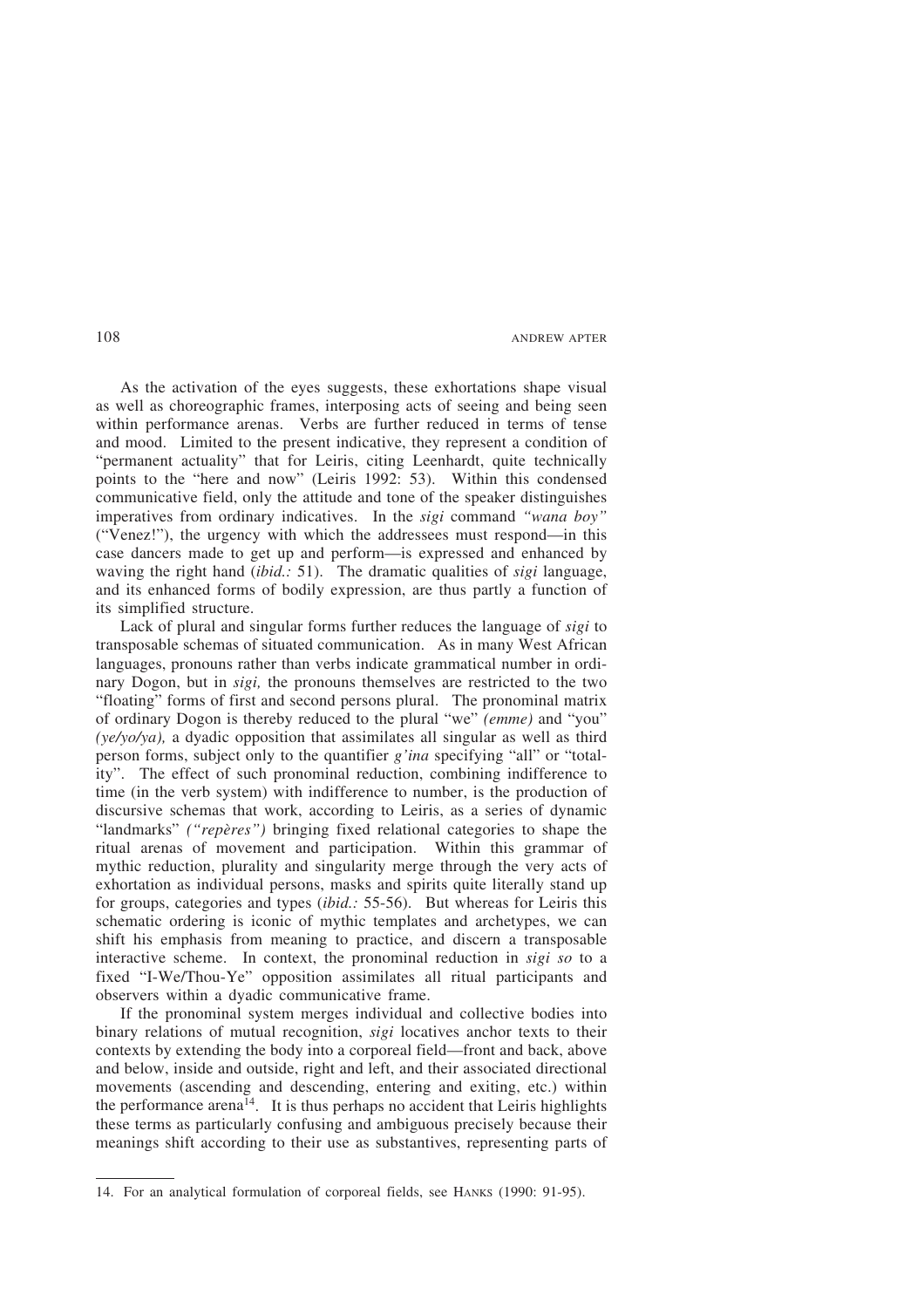the body, or as proper locatives in postposition<sup>15</sup>. As he notes, in postposition they indicate spatial relations and only context distinguishes their meanings as particles (*ibid.:* 57). The most commonly used locative in *sigi* is *dyu* (alt. *dyugu*) signifying "head" or "body" as a substantive but used in postposition to mean "on", "toward", or "above". Similarly *bin(u)* doubles as "stomach" or "in, inside"; *poré* as "back" and "behind, before" as well as a cadet who is both "behind" in seniority and brings up the rear in ritual procession. Extending the body to "the various social and personal spaces of an actor" (Hanks 1990: 91), terms like *igiru* as "earth" or "ground" also signify "below" and the act of descending, contrasting with *dara* as "sky", "up above", and also used in "ascending". In a similar contrast, *dégu* (house, village) and *logo* (road) signify "inside" and "outside" in more sociocentric terms, and also used in complementary expressions of entering and exiting (Leiris 1992: 421-424).

These pronominal and locative examples represent those areas of the *sigi* language most difficult to translate because their meanings are grounded in their performative contexts. Shifting and "floating" an interactive scheme between phases and components of the ritual process, they reflect a discourse less rooted in Griaule's "mythic substrate" (Ciarcia 2001: 218) than in transformations of person and place. *Sigi so* does invoke specialized mythic knowledge in fragments, but does not semantically contain it. Transcribed and translated, it reveals a privileged scheme of corporeal interaction that mobilizes the *nyama* of the masked sigi dancers, organizes participants into interposed groups, and directs the flow of movement and energy as the festival unfolds.

Although the model of linguistic and symbolic analysis remained resolutely exegetical and "cryptological" for the Griaule school, a performative approach to language and to the indexical functions of the corporeal field are clearly adumbrated in Leiris' observations as sketched above, and nearly take shape in the ethnolinguistic investigations of Geneviève Calame-Griaule. Her *Ethnologie et Langage,* first published in 1965, builds upon her father's tradition of mythic documentation and symbolic classification in what Dell Hymes acclaimed as a pioneering ethnolinguistic investigation (Hymes 1986: v-vi). And following her father's focus on the body as an important symbolic template, Calame-Griaule reveals an elaborate corporeal system at the center of Dogon ideas about language, linking speech to the brain, collar bone, liver, heart, pancreas, spleen, larynx and mouth; relating the efficacy of the word to bodily substances like blood and oil; and associating different modes of discourse (greeting, joking, grieving, even teaching) with bodily flows and processes. Nor is this bodily template restricted to

<sup>15. &</sup>quot;L'emploi de ces locatifs prête aisément à amphibologie, aucune flexion n'indiquant le rôle joué dans la proposition par un nom quelconque qui se trouve placé immédiatement avant un locatif et, par ailleurs, le sujet ou complément du verbe pouvant n'être que sous-entendu, ce qui est une autre cause de confusion" (LEIRIS 1992: 422).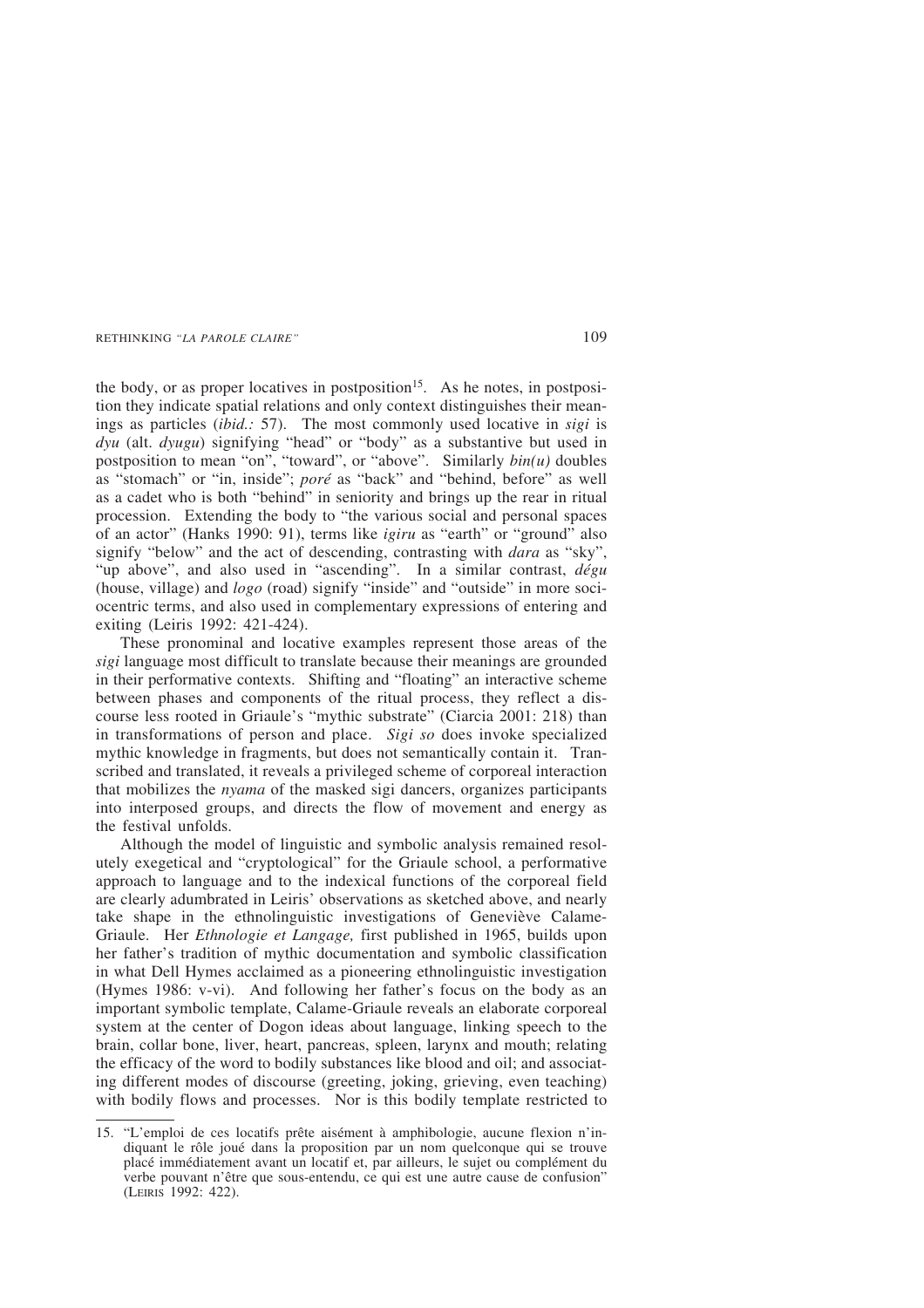language and speech stricto sensu, but maps onto esoteric graphic signs as the "speech" of various mythic figures and animals. In this broader context, Dogon ideas about speech and the body provide an interpretive key to the symbolic world at large, and this is the general orientation that Calame-Griaule pursues. "The word for the Dogon," she writes, "is like a book whose message must be deciphered or 'decoded', and man is constantly concerned to interpret the 'signs' around him" (Calame-Griaule 1986: 9). What follows is a marvelous exposition of verbal and symbolic associations, a decoding to be sure, but with surprisingly little structural description or grammatical analysis of Dogon language itself.

There are revealing moments, however, of pragmatic disclosure that suggest an alternative grounding of her ethnolinguistic corpus, less in the body as an anthropomorphic cipher and more as privileged corporeal field, the ground of socially situated discursive agency. As Calame-Griaule admits: "Yet, in the measure in which every social act implies a verbal interchange, and where each act is in itself a form of self-expression, 'speaking' is at times synonymous with 'undertaking' or 'doing' [. . .] to Dogon thinking, actions and words are linked together, and this is why, in a symbolic sense, one also calls 'speech' the outcome of an action" (*ibid.:* 5.). Her two examples, "his words have gone inside" *(so`: vo`mo yoa*́) and "it has now become tomorrow's speech" (i.e. the work's continuation will be postponed until tomorrow, *Né yògo sóy*) involve just those shifting locatives (stomach, inside) and deictics (tomorrow) that extend the body in space and time. Characteristically, Calame-Griaule assimilates this performative dimension of language to "a symbolic sense", thereby reducing doing to meaning. Nowhere is this limitation more clearly imposed than in her ideas about *nàma (nyama)* as the mana or animating principle that is activated by speech:

"*Nàma,* the life force, is envisioned as a fluid that circulates through the body carried by blood. The idea of a *nàma* has appeared since the earliest Dogon studies where it has been defined as an 'actualizing energy, impersonal, unconscious, shared by all animals, plants, supernatural beings, all the things of nature' [. . .] the simple act of calling someone by one of his names may produce an increase in his corresponding *nàma*. For we shall see that the mechanism of speaking is essentially an action upon the personal life force" (*ibid.*: 19-20)<sup>16</sup>.

In this passage we see how *nàma* is linked to invoking and calling not merely by a conventional symbolic association but through the pragmatic functions of speech acts. Elsewhere, we learn that the *nàma* of a speaker determines the *nàma* of his speech, and correlates with his power and authority, and ability to command  $(ibid.: 35)^{17}$ . What for Calame-Griaule remains

<sup>16.</sup> Her own, unpaginated citation is to her father (GRIAULE 1983).

<sup>17.</sup> In this respect, the Bambara and Dogon notions of *nàma* are just like the Yoruba idea of  $\partial \delta$ *ge*.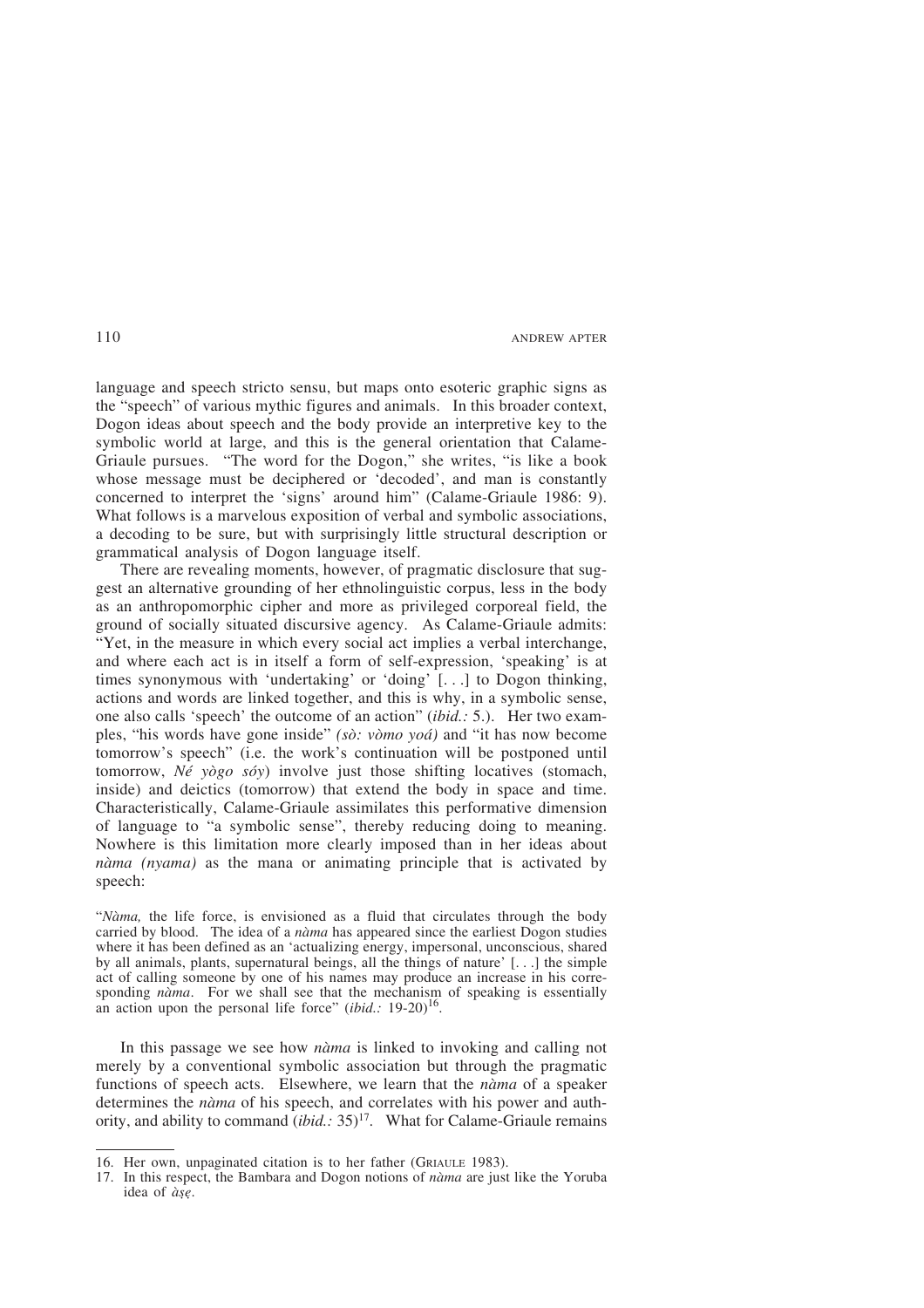an ideational explanation—words are linked to power and efficacy because of Dogon beliefs about language and the body—becomes from our pragmatic perspective more of a grammatical explanation, based on the very principle of linguistic performativity. *Nàma* doubles as a property of discourse and a force of nature because the social relation between both domains in grammatically constituted through illocutionary force. The body as mediator of this dynamic relation establishes a corporeal field, nothing less than the indexical ground of deictic reference through which social contexts and relations are shaped and remade.

Fragmentary evidence supports this recasting of the Dogon body as corporeal field. To begin, the truth-value of utterances is closely associated with bodily position. As Calame-Griaule explains, "True Speech' is uttered by a speaker while sitting down. The position allows for the harmony of all the faculties: the mind is calm, the water in the collarbone is calm, and words in the same way are controlled and well considered. Elders gathered under the 'speech shelter' to converse are always seated, and it is significant that the shelter has such a low ceiling that it would be impossible to stay under it otherwise". Conversely, speech delivered from standing or walking positions is unstable: "If a person speaks standing up, his words 'do not go down' *(so: sùgoyele)*, they 'have no path'. Such is the case with angry speech or words of the light man: he speaks standing up or walking along, for they have no 'position', no stopping point *(ı`nu sèle)*" (*ibid.:* 63-64). From this relative contrast between sitting and standing, we begin to glimpse how interactive frames of situated communication structure even the truth value of discourse systemically, in relation to down and up. We would also need to specify associated coordinates of front and back, left and right, intimated in a more symbolic register by the social dimensions of the naming matrix in which Dogon males are located (*ibid.:* 472, fig. 41), and which is further "superimposed" on a religious schema of ritual qualities and mystical values (*ibid.:* 536-538, fig. 43). The Dogon person is further characterized by a right-left and male-female dualism that lies "at the very core of the self" and emerges "always as an agent of imbalance" despite the best efforts to control it through male and female circumcision (*ibid.:* 33). Indeed, "[. . .] we find that the whole person is made up of a material carrier or body distinct from, but in close contact with, the outside world through the constant flow of the four elements. [. . .] It is watered by the *nàma* fluid, like the land by its streams, and is the source of his vital impulse.  $[...]$  Thus the individual is not closed, but open, to the world, soaking it in, it could be said, through every pore".

I would complement this passive or receptive view of the Dogon person with a grammatically more active voice, extending out from the body as a corporeal field to shape the interactive contexts of individual and collective agency. Thus when Calame-Griaule asks: "How does the 'self' make contact with other, similar 'selves'? What part of himself does he project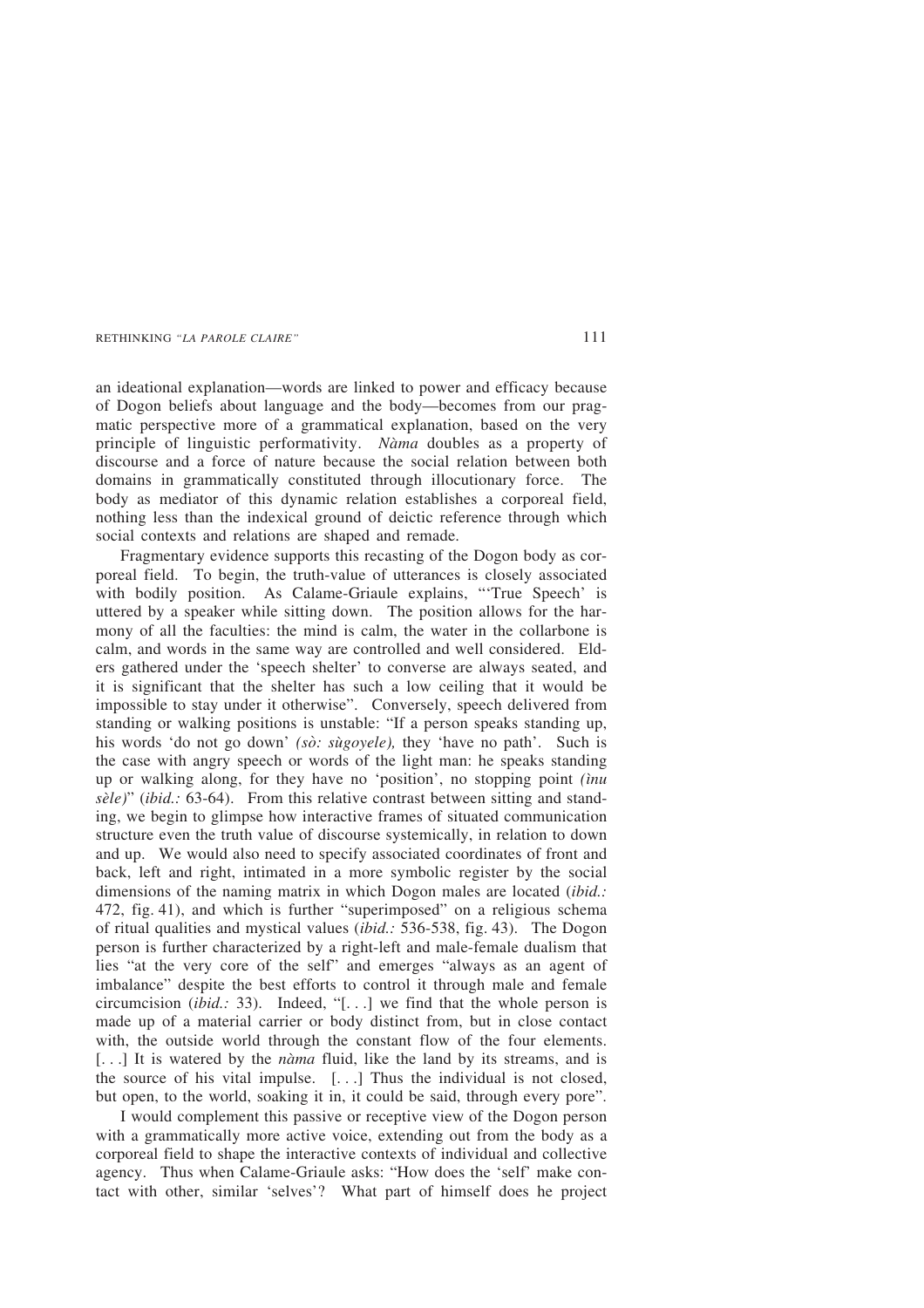outside? How does he act upon others?" (*ibid.:* 31-32), we can look not only to the liver, blood and collar bones of the body, but also "the spatial coordinates of bodily orientation" (Hanks 1990: 90) in situated communication.

# Rereading Griaule

In what senses do the pragmatic functions of Dogon language and ritual speech extend to *"la parole claire"* writ large? How does *nàma (nyama)* as an indigenous principle of linguistic performance inform the revisionary power of deep knowledge more generally? By pursuing these questions, we reanalyze Dogon deep knowledge as a sanctified form of critical agency; one that demands not a rigid approach to secret myths and symbolic codes but a more flexible feel for generative schemes. In the section that follows, I use Hanks (1990) and Bourdieu (1977) to transpose the body as corporeal field into broader structures and domains of the habitus. Where Griaule saw the body as both cipher and microcosm of the Dogon world, we treat the body as geometer; that is, as the locus of practical homologies and scheme transfers that generate the "structuring structures" of Dogon society (Bourdieu 1977: 114-124). By introducing this critical shift in perspective, we can extract the pragmatic kernel from the mystified shell of Griaule's initiatory ethnography, recognizing the importance of those formal homologies and generative schemes that his work brought to light while suspending the mystifying constraint that they hold the same content for an inner circle of elders. And in developing a more dynamic analysis of *"la parole claire"* as critical practice, we can further explain why its oppositional features would generate orthodox and heterodox variations—not a fixed body of wisdom but a space of critical dialogue and revision. This more dialogical approach to the celebrated "conversations" with Ogotemmêli, however, involves a return to political context and agency that Griaule seems to have repressed or ignored.

Initial evidence of a more indexical approach to *"la parole claire"* as a *body* of knowledge comes from a short analytical summary that Griaule published just four years before his premature death in 1956. Representing his final reflections on the organization of deep knowledge, "Le savoir des Dogon" reveals four degrees or levels of access, ranging from the most general and public to the most esoteric and specialized. The first level of *giri so,* which he glosses as *"parole de face",* provides an abridged digest of the Dogon world in which certain mythic figures are disguised or left out, episodes conflated, and references fairly limited to the realm of the visible. This preliminary level corresponds to the empirical documentation of his pre-1946 mission, Griaule tells us, representing a first stage in such works as his *Masques dogons*18. The second level of *benne so,* glossed as

<sup>18.</sup> The not so subtle implication of this claim is that the work of his students and others on his team, such as Leiris, Schaeffner, Leiris, and Paulme, remain limited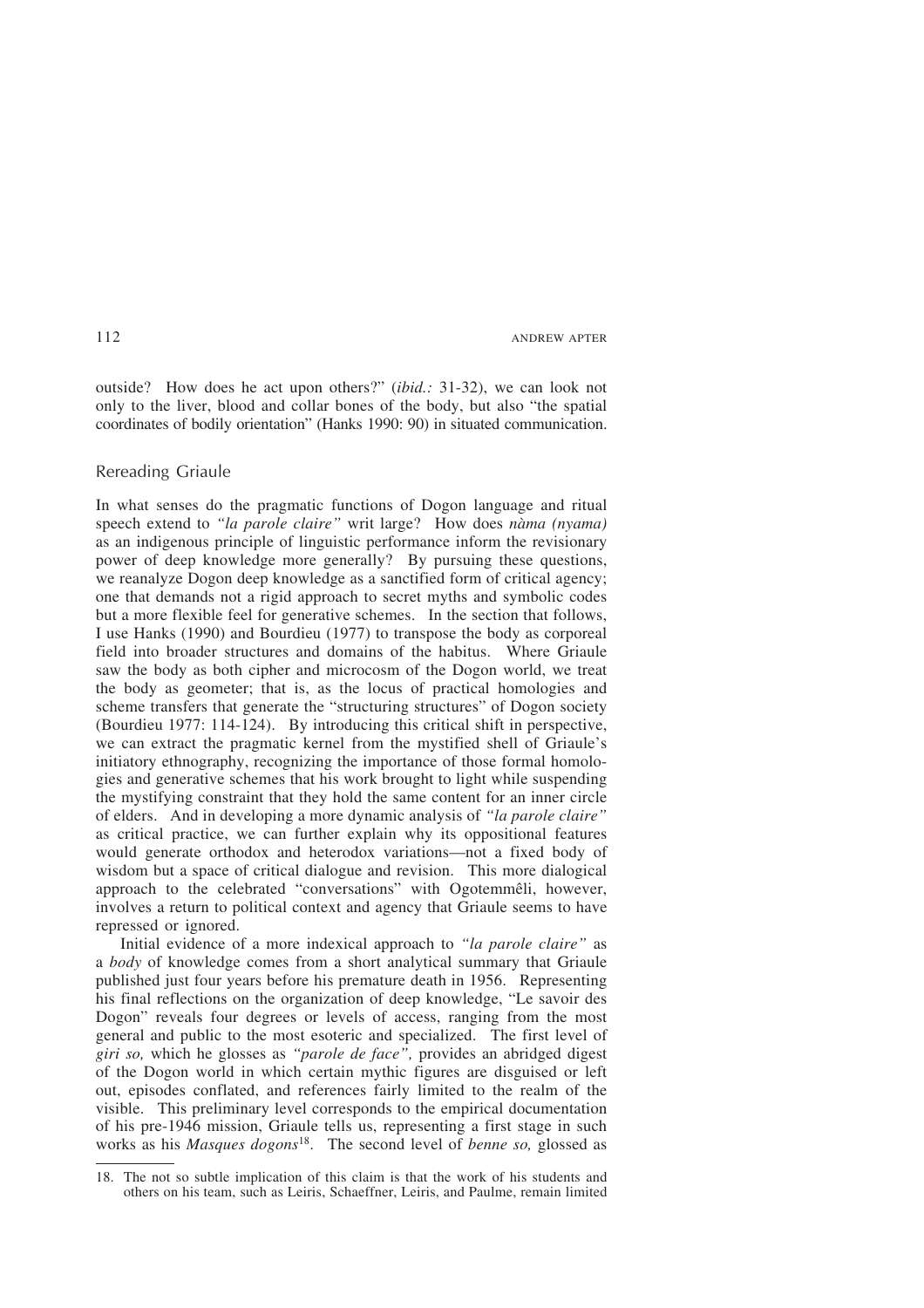*"parole de côté",* comprises words that were left out or forgotten in *giri so;* that is, meanings that are held back until the person is ready, mainly with reference to Dogon rites and representations. Here we reach the celebrated turning point of Griaule's *Conversations,* with its privileged access to secret wisdom revealing a world of hidden insights and symbolic associations. Beyond, or perhaps we should say beneath, this level, is that of *bolo so,* or *"parole de derrière",* which completes the preceding level with still further secrets otherwise withheld, but also synthesizes other domains of knowledge in relation to general, more abstract principles of classification. In this sense depth and synthetic totality go together as complementary principles of knowledge formation and acquisition. Represented by his post-1949 writings, the third level of *bolo so* corresponds qualitatively to the still deeper insights of *Le Renard pâle,* written with Germaine Dieterlen and published posthumously in 1965, and applies quantitatively to the ethnosemiotic inventory of *Signes graphiques soudanais* (Griaule & Dieterlen 1951). And finally, capping, and in a crucial sense, containing, the three levels or "words" of Dogon knowledge is *so dayi,* or *"la parole claire"* proper, concerning the "edifice of knowledge in its ordered complexity" but also ultra-restricted insights like the ethnoastronomy of the system of Sirius. Griaule himself acknowledges a certain flexibility built into this scheme, subject to diverse interpretations. As he notes, *la parole claire* is conditioned by various channels of transmission; the family, age-set, occupational group, priesthood, mask society, among others (Griaule 1952: 34). And as with the language of *sigi so,* there are regional variations of its distribution among elders. Even analytically, a tension persists between qualitative form and quantitative content. *La parole claire* is at once a comprehensive inventory of secret signs and meanings, and the logical predicate of an ordered triad representing the very principle by which the three preceding words or levels are organized into a framework of knowledge19. What is more, this very classification of levels remains one of the deepest secrets, safeguarding a hidden logic of relations for the deserving few, after years of perseverance and study.

Clearly there is a heroic autobiography written into this schematic disclosure, a self-serving synthesis of research projects and fieldwork "missions" that further ratifies the initiatory paradigm and the privileged position of "the European" at its apex. Equally suspect is the objectivist language of its representation as a consistent and shared body of secrets differentially distributed between 5-6% of upper Sanga at the highest level, and between 15-20% at the penultimate level of restriction. But one striking feature

to this superficial level, whereas his own *Masques* becomes the first stage of a deepening series of further studies.

<sup>19.</sup> This logic of containment, by which a relation between elements is "counted" as an additional element is also found in the Yoruba proverb, "Two Ogboni make three" *("Ogbóni méji ó d'éta")*, illustrating how the "third" party in the relationship is the secret *(awo)* that binds them.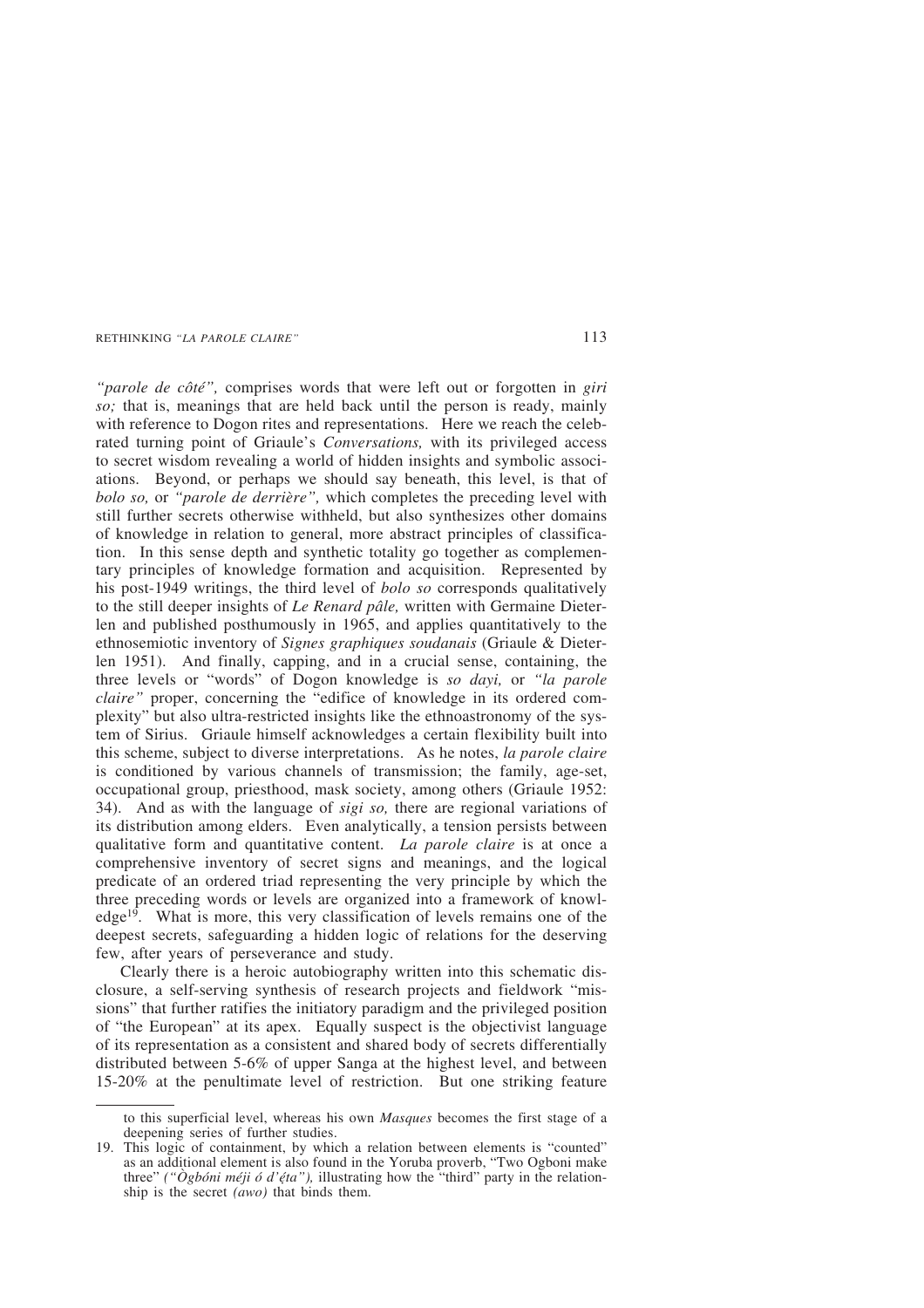worth taking seriously concerns the "body" of knowledge as corporeal field. In the exoteric knowledge of *giri so, giri* is glossed as "eye, face, in front, straight", extending eye and face of the body into the agent's forward orientation toward other interactants; that is, into social space. The next level of *benne so* literally refers to the "side" or "profile", extending the sides of the body and face into left and right axes of the interactive matrix. Within this emerging corporeal field, the third level of *bolo so* extends backwards from the "derrière" of the paradigmatic social body into a "dorsal" as opposed to the "frontal" axis, synthesizing front to back, as it were, in the acquisition of knowledge. The fourth level of *"la parole claire"* performs a logical synthesis by combining the left-right and back-forward axes into a system of corporeal coordinates, thereby framing "the body as it normally engages in movement and action" (Hanks l990: 90). What is missing from this explicit matrix is the up/down axis of above and below, but we can derive this from the corporeal field as covert dimensions of embodied knowledge that remain embedded in social space and implicit in interaction.

In what sense, then, does the corporeal model of knowledge extend to the broader social contexts and domains of the habitus? Through what techniques of the body are corporeal schemes put into practice? In recasting the Dogon body as geometer, I will develop two related arguments that together account for the power of Dogon deep knowledge and its shifting, revisionary content. First, I will revisit Griaule's material on homesteads and villages to identify those "generative schemes" and "practical operators" (Bourdieu 1977: 125) serving as "structuring structures" of the habitus. Second, I will examine the political dynamics of Dogon villages and districts, for these charged arenas of competitive action produce the orthodoxies and heterodoxies of deep-knowledge claims.

If, as Bourdieu (1977: 89) has argued, the house is a "privileged locus" for the objectification and embodiment of generative schemes, then the Dogon homestead should provide a rich source of symbolism for practical reinterpretation. Like the internal space of the Kabyle house analyzed by Bourdieu (*ibid.:* 90-92) and the interactive matrix of the Mayan *solar* discussed by Hanks (1990: 95), the Dogon big house *(ginu da)* represents a concentrated space of deeply embedded meanings and values. For Griaule, these meanings are of course mythic and primordial, relating the human form of "Nommo, the Demiurge, the reorganizer of the world" to the house plan with its towers as his limbs; and further relating the heavenly placenta and its earthly counterpart (which together represent the head and legs of man lying on his right side) to the kitchen (his head), stable (legs), central rooms (trunk and belly), store rooms (arms), and entrance (penis). The logic of the plan is explicitly generative for Griaule, in that the form and structure of the house manifests an on-going extension of original creation. The sexualized entryway leads by a narrow passage to a workroom containing jars of water and grinding stones; these are used to crush new corn, yielding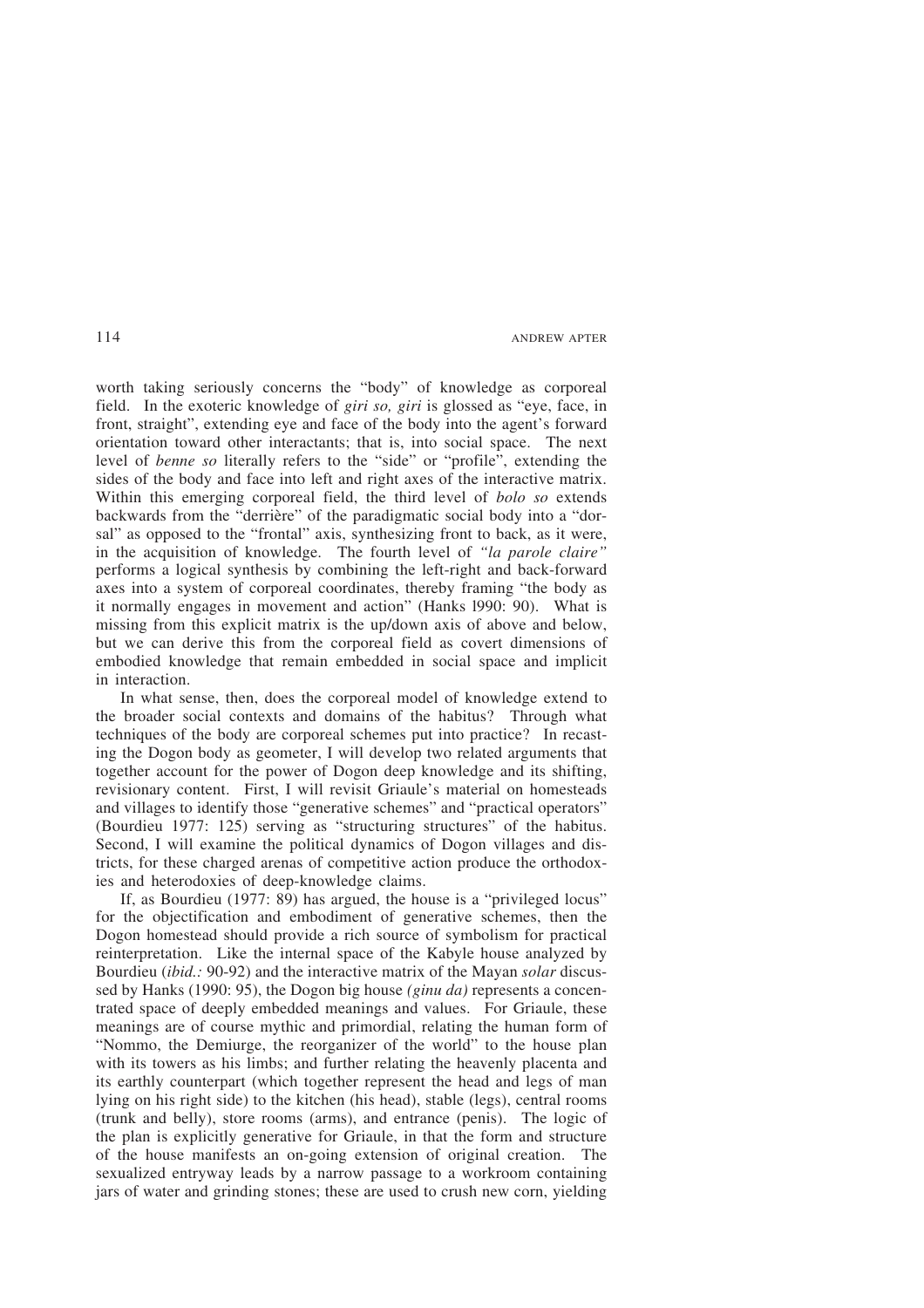a liquid associated with male seminal fluid that is carried to the left-hand end of the entry where it is poured on the shrine of the ancestors. Such libations are a way of "fertilizing" the ancestors, of extending their reproductive powers forward in time. Griaule explains: "Each part of the building represents an original being germinating and growing from its genitor. The whole plan is contained in an oval which itself represents the great placenta from which have emerged, in course of time, all space, all living beings, and everything in the world" (Griaule & Dieterlen 1954: 97-98)<sup>20</sup>.

A practical "reading" of domestic space is structural in the sense that it identifies key oppositions, but following Bourdieu (1977: 90), the meanings are inhabited, "read with the body, in and through the movements and displacements which make the space within which they are enacted as much as they are made by it". Of central importance to this dialectic of objectification and embodiment is the practical mastery of the fundamental, generative schemes shaping everyday routines—not the symbolic oppositions themselves but their navigation and deployment by the body. Thus from a practical perspective, inside and outside, empty and full, open and shut, left and right, are significant when activated, as "going in and coming out, filling and emptying, opening and shutting, going leftwards and going rightwards, going westwards and going eastwards, etc." (*ibid.:* 91). Like Griaule, we can focus on the body as the organizing scheme of domestic space, but with Bourdieu, it is the body in motion, in its habituating practical routines.

Returning to the Dogon house with a more dynamic approach to its corporeal oppositions, we enter from the "male" vestibule to the workroom where the jars and grinding stones used to produce "male seminal fluid" for the ancestors are located; turning left we proceed to the central room *(dembere)* or "room of the belly", moving inside to the female center of the house: "The big central room is the domain and the symbol of the woman; the store-rooms each side are her arms, and the communicating door her sexual parts. The central room and the store-rooms together represent the woman lying on her back with outstretched arms, the door open and the woman ready for intercourse" (Griaule 1965: 94-95). Even from this minimal sketch we can grasp the implicit meaning of entering a house —from the outside door of the male sexual organ (*ibid.:* 94) to the inner "belly" of the central room as an act of male penetration and copulation, corresponding to such oppositions as outside and inside, public and private, active and passive, above and below that are reiterated and semantically saturated throughout the house. Thus the ceiling is dry and male, associated with departing smoke and measured produce (red pepper, purple sorrel, yellow millet) drying on the roof; and also with ancestors on the carved door and façade of the upper story; the floor inside is moist and female, with jars of water, the place of fertilization and childbirth: "When a child is to

<sup>20.</sup> See also PAULME (1940: 314-320).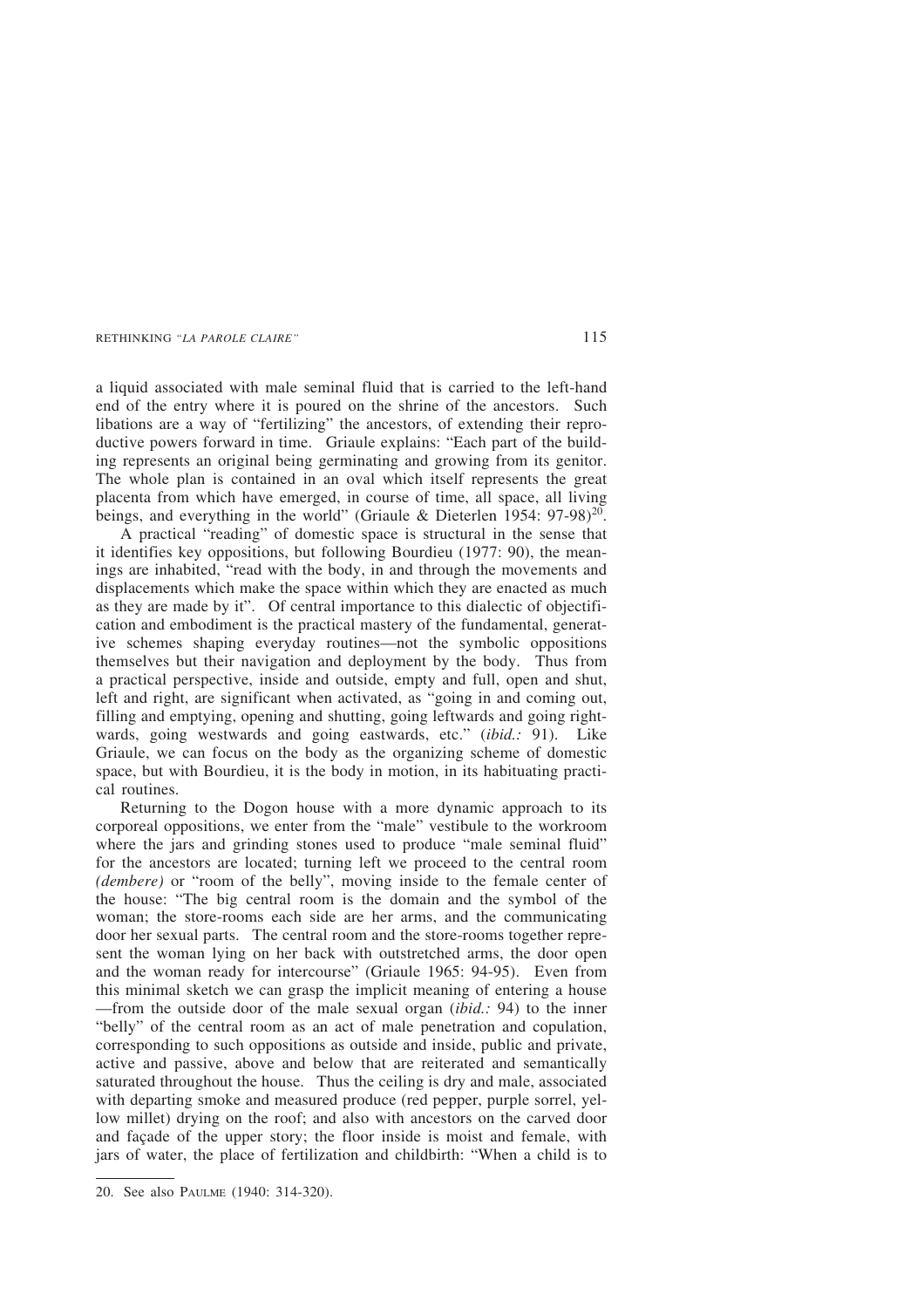be born, the woman in labor is seated on a stool in the middle of the room, her back to the north, and is supported by women. The infant is delivered on the ground and takes possession of its soul in the place where it was conceived" (*ibid.:* 95). Such a fundamental gendered opposition is also transposed—from right to left and left to right, and also along an east-west axis, when man and woman are lying down in bed: "The man lies on his right side facing west, and the woman on her left side facing east. [. . .] The man lies on his right side and touches the woman with his left hand, never with his right. The woman sleeps on her left arm, and touches the man with her right. They never lie in any other position" (*ibid.:* 95-96). Notwithstanding the large grain of salt with which we should take such archetypal characterizations, clearly a set of qualitative oppositions is associated with this gendered corporeal field, one which also extends back to front, since the hearth is located at the back of the house, and the woman delivers with her back to the north, the entrance and front of the house. Moreover, the impurity of "leftness" is likely linked to the polluting powers of menstrual blood, given its charged symbolism in the men's mask society, when men in red-dyed fiber skirts dance as menstruating women (Paulme 1940: 268-270), and in the strict seclusion of menstruating women for five days in special menstruation huts *(ya punune ginu)* located at the east-west boundaries of the village (*ibid.:* 264-268), where they figure as "hands" (Griaule 1965: 97). And finally, along a vertical axis of gender, we can discern a key opposition that figures in the larger political terms of Upper and Lower Sanga, extending from floor to ceiling. If, as Ogotemmêli, tells us, "the soil of the ground-floor is the symbol of the earth and of Lébé, restored to life in earth", another reference to the earth as cosmogonic mother, then the face of the house, which "gives its name to the tallest mask", must be none other than the grand mask of Awa, the primordial male ancestor, although the name is not provided in this text. Ascending is thus associated with Awa, descending with Lébé.

A key concept of practical logic is that of scheme transfer, by which generative oppositions like those sketched above are redeployed between contexts, reproducing the same opposition within a wider or narrower social space or field. The economy of logic, in its practical applications, refers to the interchangeability of a core set of generative schemes over a wide range of social, spatial and semantic domains. Moving, in a sense, from the inside out, from the core schematic matrix of the household to the broader arenas of the village and district, we can retrace Griaule's interpretive footsteps, recasting what he saw as a widening series of symbolic correspondences into practical homologies extending from the corporeal field. The key coordinates of body space—up/down, left/right, back/front—with their associated domestic values, are thereby transposed into co-extensive political and territorial relations. For Griaule, these correspondences remained mythic and symbolic: the "body" of the house was reproduced, *pars pro toto,* in the quarter (or section) of each village, in the village at large,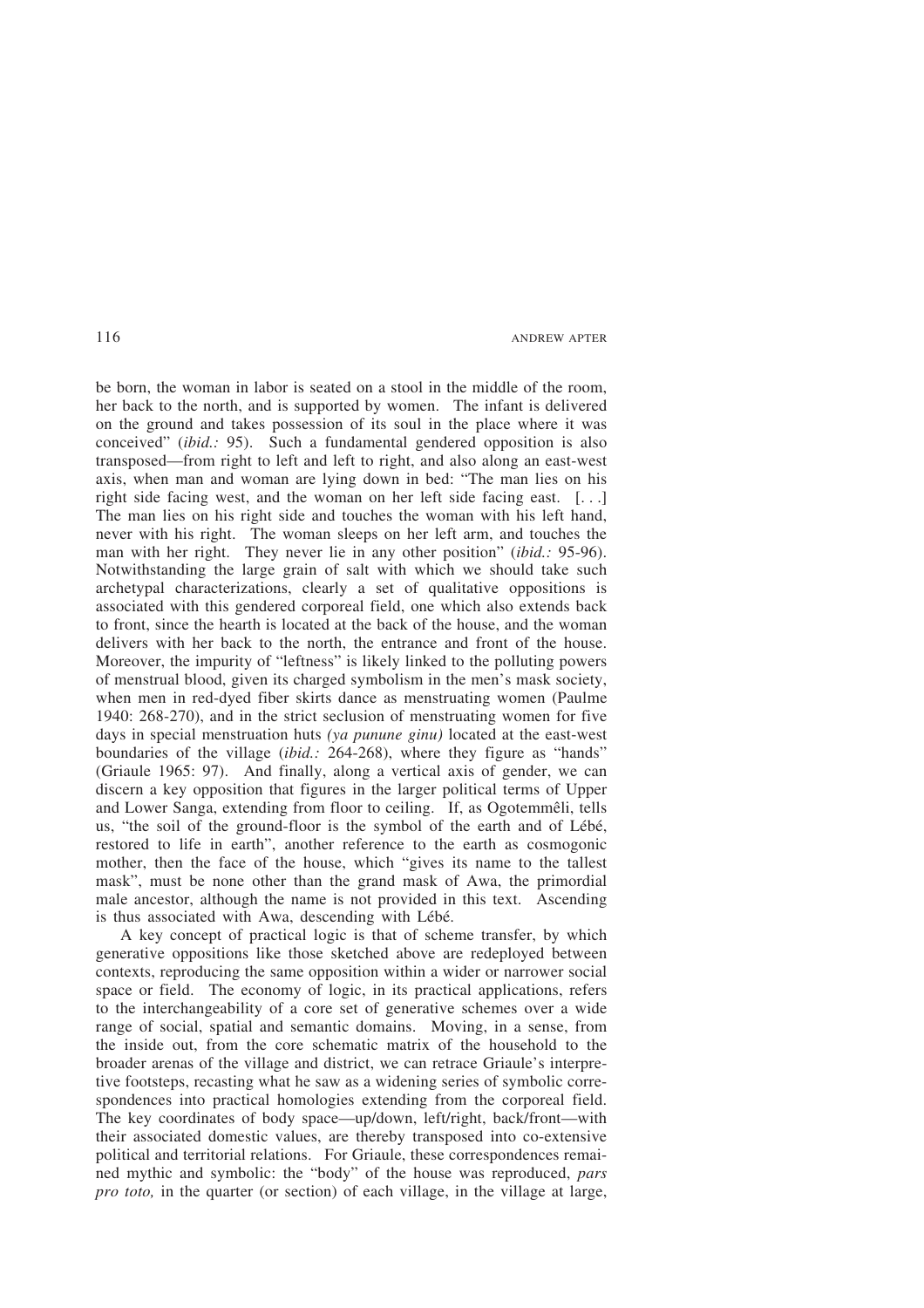and in the most inclusive district. As Griaule (1965: 97) explains, "Within the village each quarter is a complete whole, and should be laid out in the same way as the village, like a separate entity". This layout is none other than the anthropomorphic template transposed from micro to macro domains. Like the house, the village (and each of its quarters or sections) replicates the mythic body in its layout and plan, with the iron-smelting smithy at its "head", the family houses as its "chest", the women's menstrual huts as "hands", its central altars as (male and female) genitalia, and its communal altars as feet (See diagram 1). And like the homestead "correctly sited [...] that is to say, open to the north" *(ibid.:* 94), the body of the village aligns with cardinal points: the head is north, the left and right hands east and west, and the feet south. In terms of a dynamic corporeal field, a significant egocentric and sociocentric synthesis is thus achieved, whereby north is up, south is down, east is left and west is right. Because the body is lying down on its back, front is also celestial, back is terrestrial. Clearly the fixity of such schemes is problematic—as Ogotemmêli tells us, Lower



DIAGRAM 1. Dogon Village Scheme (from Griaule 1965: 95)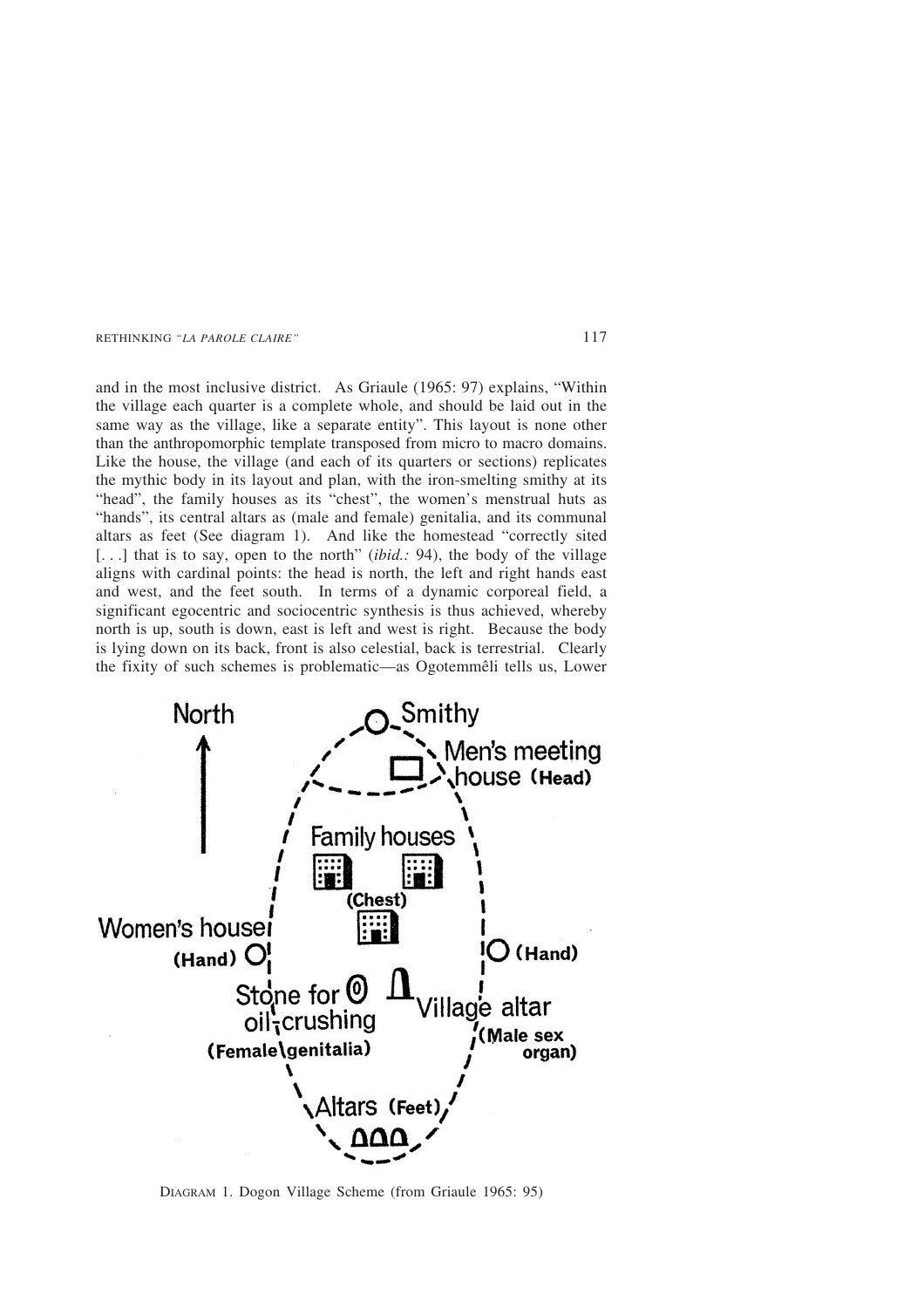Ogol is "almost right", and most of the houses of Upper Ogol face west to avoid the prevailing rains (*ibid.:* 96, 92). But again I would emphasize practical movement over static design; movement in and out, up and down, back and forth, left and right. From this more active agentive perspective, we can even "predict" certain amendments to the village scheme that find support in Griaule's text.

In Griaule's diagram, both male and female genitalia are manifest in complementary altars of the foundational shrine—the male organ in the form of a cone, the female as a hollowed stone. This dualism replicates the bisexuality of original twinship, with one gender dominating the other, and further suggests that the body of the house and village can be male or female, depending on context<sup>21</sup>. But if entering the village is like entering the house, with the male's frontal penetration of interior female space, then we should find maleness outside the village, in marked contrast to female space at the center. And in fact we do. In a revealing footnote to the village model, Griaule & Dieterlen (1954: 96, n. 2) explain that "out of respect for the female sex [. . .] and for the women of the village, *the male shrine is often built outside the walls*" (my emphasis, see also Griaule 1965: 97). Whether or not this explanation is based on ad hoc secondary elaborations, I see the discrepancy as more consistent with the generative scheme of entering and exiting. Furthermore, following the logic of scheme transposition, the same opposition can be inverted without contradiction, as context and circumstances dictate. Thus from the "assembled" perspective of normative politics, of the male regulation of public affairs, men occupy the center in the men's meeting house, while women are marginalized in menstruation huts and the inner rooms of the domestic domain. In this gendered distribution of male authority and order, with men at the center and women at the margins, a further ethnographic contradiction occurs that vanishes from a practical point of view. Again, in his normative diagram, Griaule locates the men's meeting house at the "head" of the village, which is above and to the north, whereas in his text, we find such structures in the central square of the village, and in each public square, presumably those of each quarter. How can it occupy both positions at once—the northern head and the central square? In this case, Griaule is succumbing to the synoptic illusion (Bourdieu 1977: 97-109), when practical systems of classification are abstracted into a fixed hierarchy of logical relations apart from their context-specific validity, and thus appear contradictory. The men's house can occupy both positions at once because, according to the coordinates of body space, "up" is male, north, dry, celestial, associated with lineage ancestors and authority, and by implication, "down" is female, south, moist, terrestrial, associated with childbirth. In effect, the male/

<sup>21.</sup> Note the male body in GRIAULE & DIETERLEN (1954: 97-98) with female parts, and the female body in GRIAULE (1965: 94-95).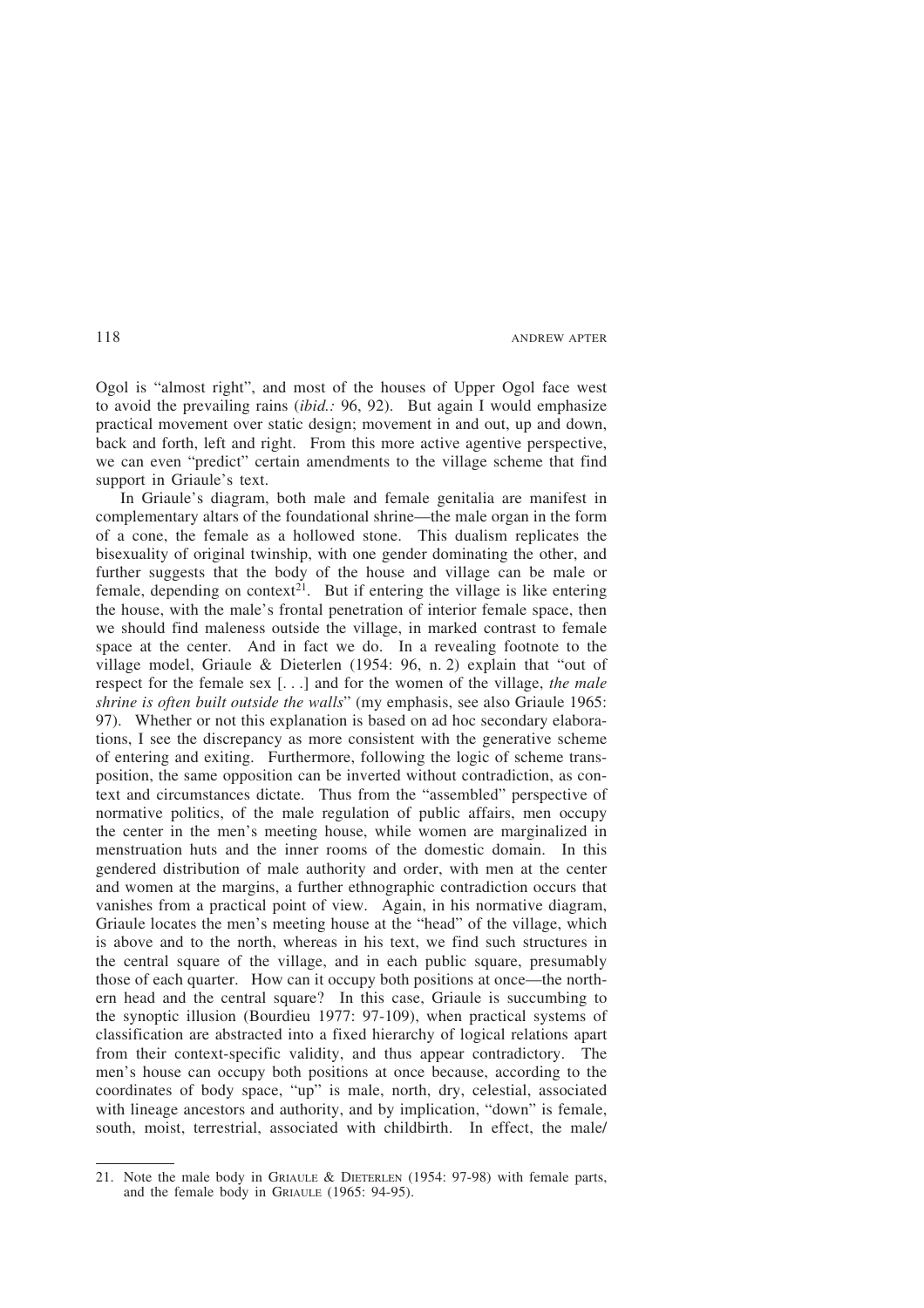female schematism "flips" between north-south, up-down and centerperiphery axes, and since Griaule could not diagram the transpositions themselves, he privileged one location at the expense of the other.

This latter example of scheme transposition shifts into yet another significant generative contrast that relates the words of men to the blood of women. Returning to the men's house as centrally located in the Dogon village, and "facing north" (Griaule 1965: 98), "the elders [who] [. . .] confer there and take decisions on matters of public interest" (*ibid.:* 97) are necessarily seated, as required by the corporeal coordinates of "true speech" (Calame-Griaule 1986: 63-64) and structurally imposed by the low roof and rafters. Such true speech, of good words, has a straight path that is cardinally north: as Griaule (1952: 29) reported from native testimony, "la parole de devant et la parole de derrière [sont] bonnes paroles [. . .] car les traits droits connotent une seule parole, ordonnée, droite, parvenant directement à l'auditeur qui doit l'entendre". In relation to the domestic matrix of gendered orientations, however, these straight-talking elders resemble women. Like women giving birth within the house, seated on a stool, supported by other women, so that the infant is delivered "on the ground", the men are seated at the center of the town, supported by men, delivering good words that are "grounded" in a ground plan that evokes the seventh and eighth ancestors, "the master of Speech, and [. . .] the Word itself" (Griaule 1965: 98). But if from the vertical axis of standing and sitting, these men are like women, from the frontal and dorsal axis of ahead and behind, they again assert their difference: women give birth with their backs to the north, whereas men in the speech shelter, at least in principle, face north. It is the lateral axis of left and right, however, which extends to the most significant contrast between men and women, purity and pollution, center and periphery, and finally, good and bad words. For at right angles to the north-facing men, the women's menstruation shelters establish left and right "hands" and eastwest limits of the village. So fundamental is this schematic opposition to the construction of gendered public space that "in the past, when a village was founded, the [men's] shelter and the women's houses were the first buildings to be erected" (Griaule 1965: 97).

And it is in these primary village coordinates that we find the key to the power of *la parole claire*. For the secret contrast to the good words of men are the bad words of women as divisive, disorderly, polluted and impure—in short, transfigured as menstrual blood. According to Ogotemmêli, "the unpleasant smell of the female sexual parts comes from the bad words heard by the ear", adding that "bad words smell" and "affect a man's potency" (*ibid.:* 139, 142). Such words are not fertile, but sabotage procreation, since they are formed by unwanted blood, the result of motherson incest when the jackal (later called the pale fox) violated the earth. Bad words thus pass out of the womb "in emanations" (*ibid.:* 142). Good words, by contrast, represent the water of Nummo, which is pure, the female moisture and blood of procreation, mingling with the male seed to create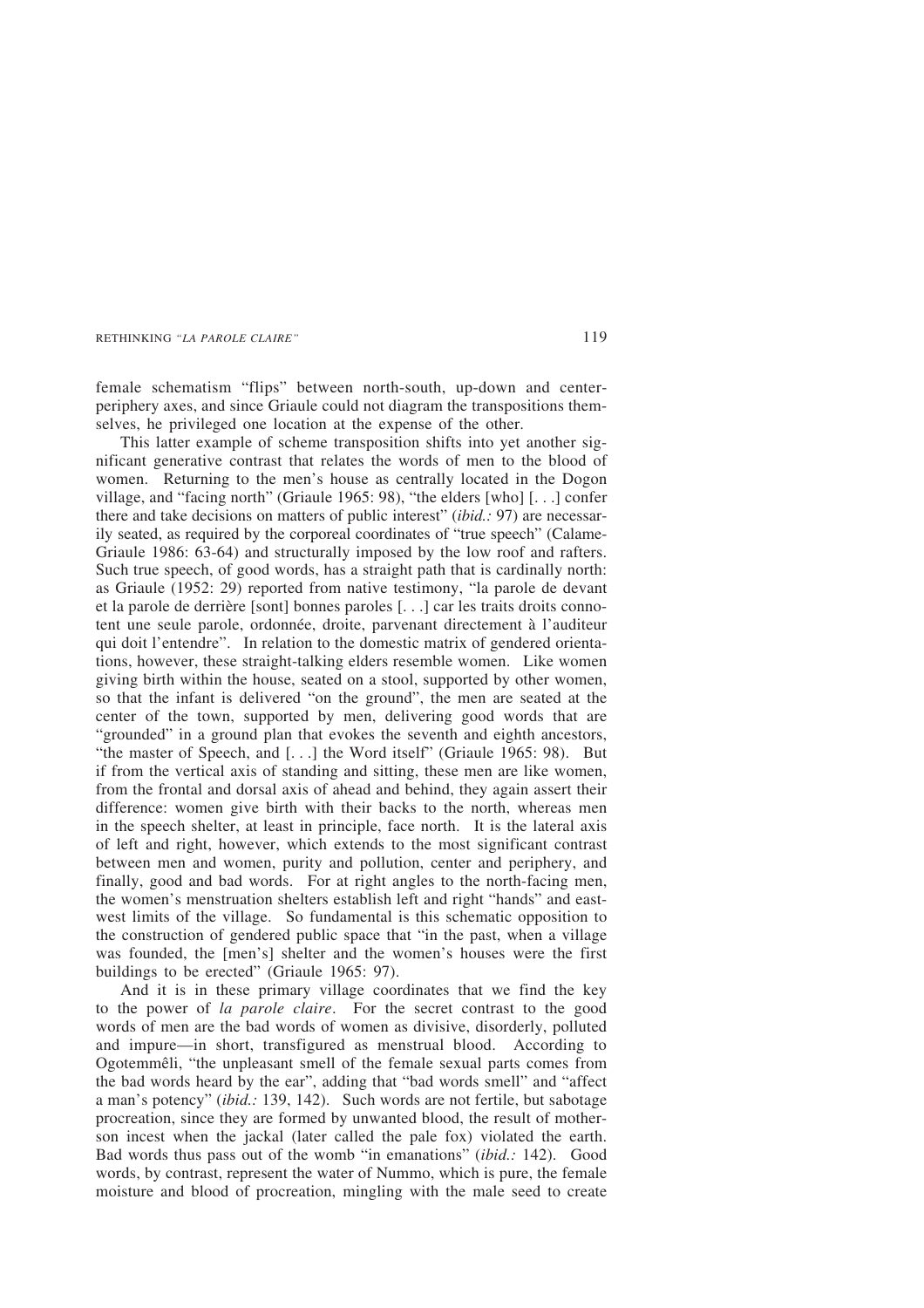new life. Since the bad words of menstruating women cause such havoc, they are exiled to the margins of the village, and after their periods, cleanse their vaginas with *Lannea acida* oil which as a sweetener, works "like a good word in combating the bad smell resulting from a bad word" *(ibid.)*. This profound association of bad words with bad blood explains why we find, at the center of the village, the female shrine as sexual organ, made of stones "on which the fruit of the *Lannea acida* is crushed" (*ibid.:* 97), and where the bad blood of women is thus ritually converted into the good words, or strait speech, of men.

What I am suggesting is that the polluting, transgressive, non-reproductive menstrual blood of women represents the powerful efficacy of deep knowledge, as hidden and secret transformative agency in contrast to the reproductive language of *"paroles de face".* Located at the sides and margins of the social body, these "words" have a subversive and destabilizing force as the negative dialectic of cosmological renewal—the valence that sunders and takes apart in order to remake and recombine anew, to purify through ritual reproduction. In sociopolitical terms, such deep knowledge aligns with dominant sociopolitical cleavages, emphasizing the separation and division of power competition over the administrative unity of the political body as a whole, be it the household, ward, village or district. The secret of deep knowledge in these oppositional contexts is not found in a hidden doctrine for the privileged few, but in its paradigmatic negation of the status quo associated with the relevant political authority. If the true words of men are delivered while sitting, evoking the position of women in labor, it is because their official words are socially reproductive. By contrast, the destabilizing words of the left and right are transformative, false by official standards but sanctified by deeper truth-conditions that remain impure and off-bounds to the public.

To support this unorthodox rereading of Griaule, we can sketch the basic contours of Dogon government, focusing on the principal relations of segmentation between competing groups (politics) and their hierarchical inclusion within the region or district (administration). Studies of Dogon sociopolitical organization reveal a complex tapestry of interrelated and overlapping institutions, including clans and lineages, occupational castes, various cults and mask societies, indigenes and strangers, men's and women's associations, as well as households, villages and districts stratified by agesets and in many cases divided between Upper and Lower sections with complementary ritual domains. Thus in the well-worked region of Sanga, divided into Upper and Lower sub-regions, we find villages such as Ogol, Sangui, Ennguel and Bongo, each in turn divided into Upper and Lower sides, as well as villages such Barkou and Gogoli that are not divided as such<sup>22</sup>. As Tait's attempted synthesis of the Griaule school literature reveals, there is a lack of consensus on such key points as whether or not

<sup>22.</sup> See TAIT (1950: 176-177) for the full list of villages.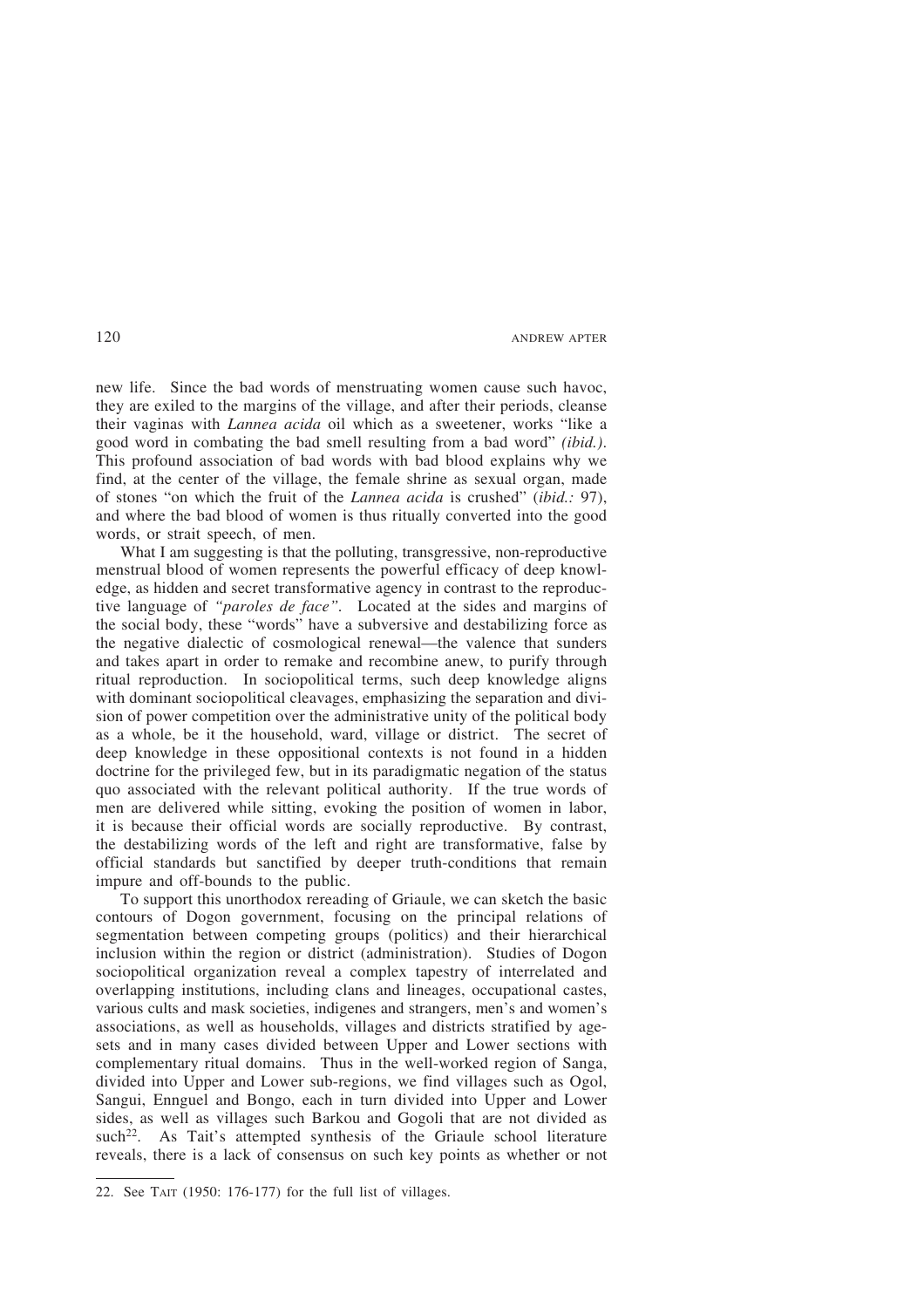the entire Sanga region is lead by one Hogon or two (for each division), how his council of elders and officers are recruited, whether or not the Awa Men's society with its Sigi rites recruits from Upper Sanga exclusively; and if the Lébé cult belongs to Lower Sanga only (Tait 1950). But such complexities aside, we can abstract a core model of "politics" and "administration" in the Bandiagara cliffs that identifies relations of opposition and inclusion in the following terms: within the district or region, we find two main "halves" (Upper and Lower), segmented into villages, many of which also split into Upper and Lower divisions, and which in turn break down into quarters or wards, and further into lineages and lineage segments organized by households or homesteads of the *"grandes maisons"*. Headed by the Hogon as a fused political and ritual office, the system was administered through a council of elders that represented the dominant quarters and lineages of each village, and these presumably were similarly organized around a senior elder and his representative age-mates, and so forth in a replicating pattern that applied to the village quarter and even the "houses" within, each with its "chef de maison". According to this ideal-typical pattern, authority relations refer to the hierarchical inclusion of houses, quarters and villages within the Hogon's regional jurisdiction, and political relations to the divisive competition between houses, quarter, villages, even Upper and Lower divisions—that is, between units of equivalent status and rank—for the power to determine public policy and its outcomes.

From this structural framework, derived from Smith (1956, 1960), power is transformative and divisive, generating factions from below that attempt to prevail over others, whereas authority is reproductive, containing competitive politics through the execution of public policy from above, as one administrative body. As Smith points out, this dialectic of power and authority informs all levels of political organization; in the Dogon context, these would include the family and its internal sibling groups up through the ward, village, and district levels. But what I am suggesting in ritual terms is that the transgressive potency of power *sui generis,* opposed to authority as it violates its categories and constraints, is simultaneously manifest in menstrual blood and the unbounded powers of the bush, outside of society. Denise Paulme notes that the *olubaru* elders in the highest grade of the Sigi society are not only considered impure *(inne puru)* and close to death, but are also immune to menstrual blood and exempt from the taboos that otherwise apply to "hommes vivants". For this reason they are designated to repair the women's menstruation huts every year, and preside over the *sigi* and *dama* masks that are both powerful and impure. In fact, the red fiber skirts, evoking the original blood of incest and women's subsequent menstrual debt to the earth, transform the powerful masked men of the bush into menstruating women, subject to the same taboos while manifesting their polluting potency:

"Ce caractère impur des masques atteint son maximum le jour où les hommes teignent en rouge les vêtements en fibres de sansevière (jupes, bracelets, etc. [. . .])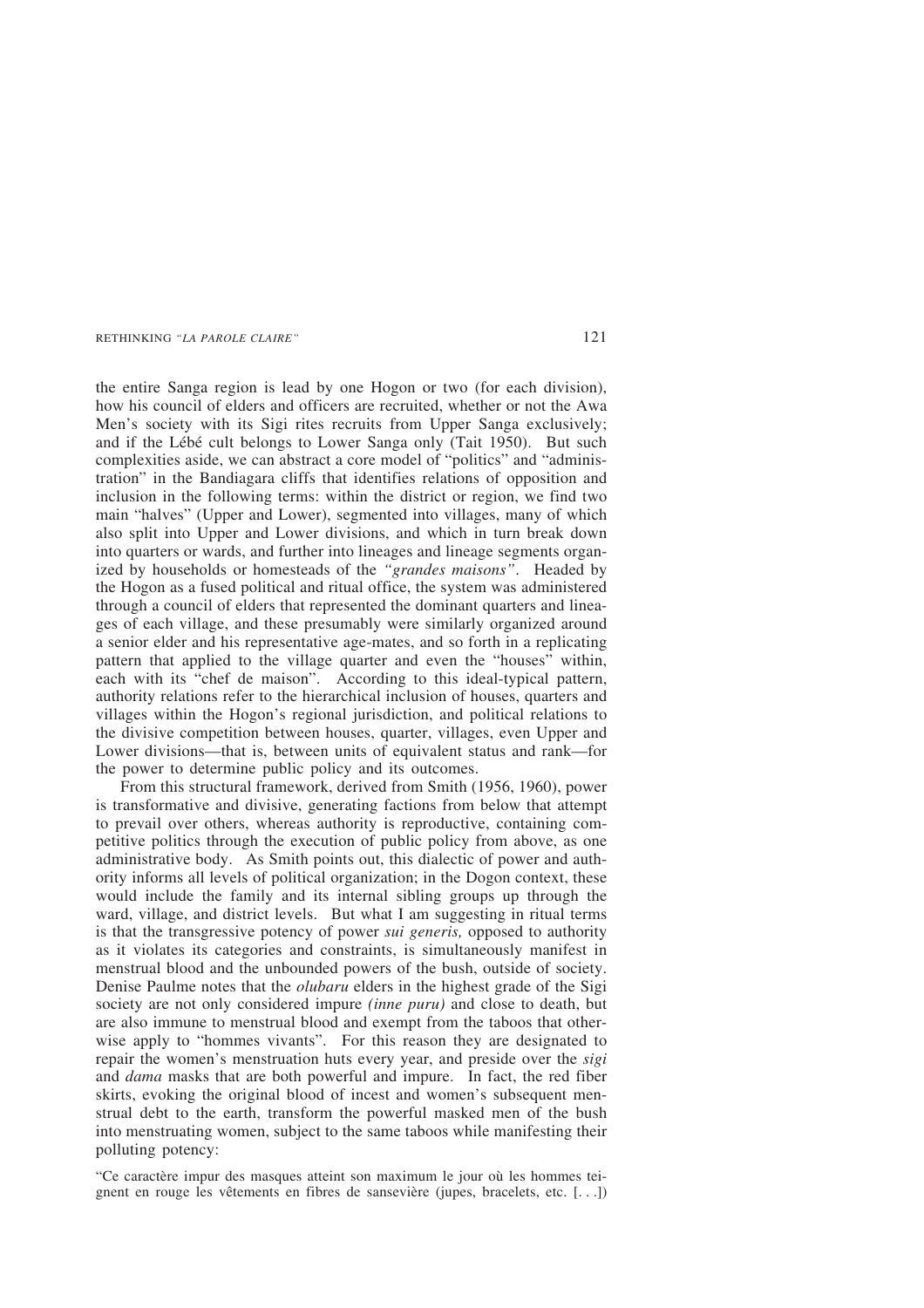qui accompagnent le port des masques. *Anam punia*, 'menstrues des hommes', désigne ce jour de la coloration en rouge des fibres, où les hommes ne se montreront pas plus au village que ne s'y promèneraient des femmes menstruées" (Paulme  $1940:269$ .

Paulme further notes that the impure elders of the mask society are charged with the conservation and transmission of its traditions, linking the deepest power *(nyama)* of the deepest secrets to the polluting blood of women.

The complementary frame, in political terms, of the "witchcraft" of such unbridled power is the "fertility" of administrative authority; the Hogon in office, the moral order upheld, and the reproductive capacities of men and women revitalized. In ritual terms, the power of deep knowledge and menstrual blood must be domesticated and incorporated into the body politic, brought from the bush into the center of the village—in effect cleansed and channeled into regeneration. Effective incorporation within the social order involves a cooling and freshening of the hot redness of Awa, the notion of *tawa* in *sigi so* (Leiris 1992: 72) associated with the humidity and wetness of cleansed female sexuality. Such a reading of the "ardeur-fraîcheur" opposition (*ibid.:* 73) is consistent with van Beek's interpretation of the *dama* festival as the male appropriation of female reproductive power, but further identifies menstrual blood with political power and deep knowledge. We therefore identify the blood of women as a critical component of ritual reproduction—a feature which van Beek cannot really explain—and the domain of deep knowledge not as fixed esoterica (which van Beek could not find) but as a shifting corpus of generative schemes and pragmatic functions. What makes deep knowledge powerful is not only its association with the bush, but its formal, pragmatic and structural opposition to the authority structures that it enters and revitalizes.

In the broadest context of Upper and Lower Sanga, the Awa mask associated with *sigi* and *dama* clearly mediates political relations between sub-regional levels; between villages themselves (some perform *sigi* together, others apart); and within villages, between their upper and lower halves, between their quarters, and between lineages. Clearly the crosscutting sodalities of age-sets are crucial in this process, dividing opposed sections in political competition and combining them in administrative hierarchy, and it is precisely such relations of union and separation that correspond to freshness and heat, power and authority, outside and inside, deep words and straight speech, values that are contextually situated in the dominant coordinates of the corporeal field. And clearly, the very politics of village fission and rebellion are signaled by new ritual itineraries and routines. But to finally explain how *la parole claire* relates to the semantic and corporeal schemes of the habitus, in the overt symbolic if unstable elaborations which Griaule's ethnophilosophical investigations brought to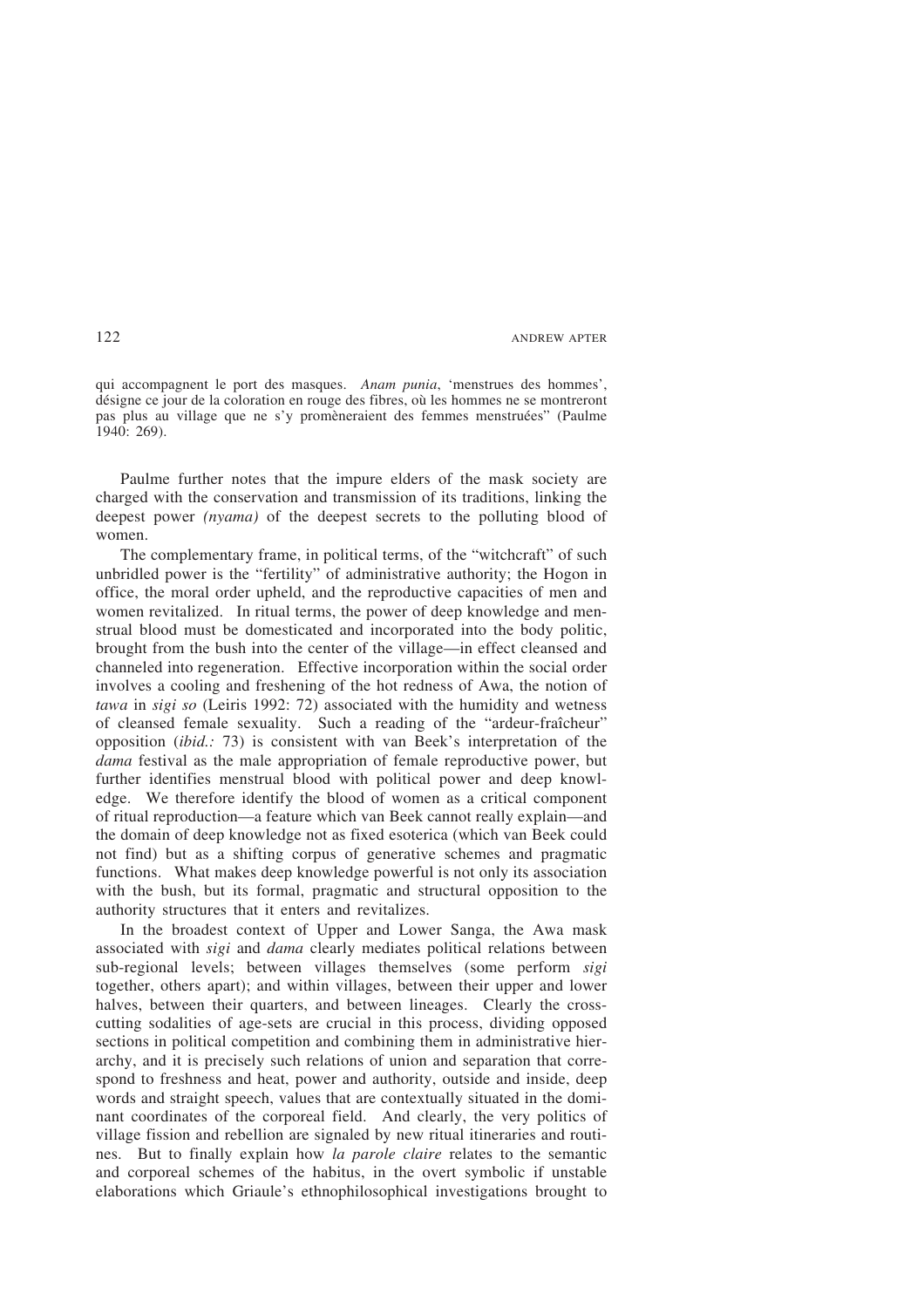light, we need to return to the generative conditions of orthodox and heterodox discourses.

In Bourdieu's initial theory of practice, the world of the habitus—the house, the village, the farming cycle and agricultural rituals—is paradigmatically silent. Implicitly embedded in social space and time, through the practical taxonomies shaping everyday routines, practical consciousness exists in the body, as a set of habituated dispositions rather than an explicit ideology or body of ideas. In an oft-quoted statement, "what is essential *goes without saying because it comes without saying* [. . .] the play of mythico-ritual homologies constitutes a perfectly closed world, each aspect of which is, as it were, a reflection of all the others" (Bourdieu 1977: 167, original emphasis). In such a field of internalized *doxa,* there can be no deep knowledge of *la parole claire,* reflecting on the secrets of empowerment and reproduction, unless either "culture contact" or class formation calls the given world into question. If Bourdieu has been criticized for hypostasizing such an organic idiom for the traditional "pre-modern" world, or incorporated into a more realistic theory of hegemony (Comaroff & Comaroff 1991: 23-27), his insight stands as a theoretical definition of the embodied forms of practical consciousness. As such, it remains characteristically uncritical: "The adherence expressed in the doxic relation to the social world is the absolute form of recognition of legitimacy through misrecognition of arbitrariness, since it is unaware of the very question of legitimacy, which arises from competition for legitimacy, and hence from conflict between groups claiming to possess it" (Bourdieu 1977: 168).

As I have argued in a Yoruba context (Apter 1992a: 228, n. 7), the critical calling into question of *doxa*—the meanings and values embedded in the habitus—is not limited to "contact" or class formation, but is also found in the dialectics of power and authority motivating segmentary opposition and administrative hierarchy. Competition for power seeks the revision of authority structures just as administrative authority contains power competition, thus along the dominant political cleavages and lines of segmentation we will find heterodox challenges to the orthodoxy of the status quo. In the Dogon context, such challenges could be leveled against the *chef de maison* within a homestead, between lineage elders of a quarter or village, or against the Hogon of Upper Sanga by a hunter or priest of Lower Sanga—perhaps by Ogotemmêli himself. My point is not to document such challenges, since I can only infer such relations from the data (see also Jolly 1998-1999, 2004; Jolly & Guindo 2003), but to establish the political conditions in which they arise, as a heterodox field of destabilizing discourses against "the straight speech" of men. Through the ritual articulation of political competition and mediation, the deep knowledge of *la parole claire* destabilizes the very ground of political authority by reflecting on the generative schemes of the habitus, endowing them with explicit mythic content, and shifting their meanings to remake the body politic. That such renewal is always transformative and reproductive, hot and cool, polluting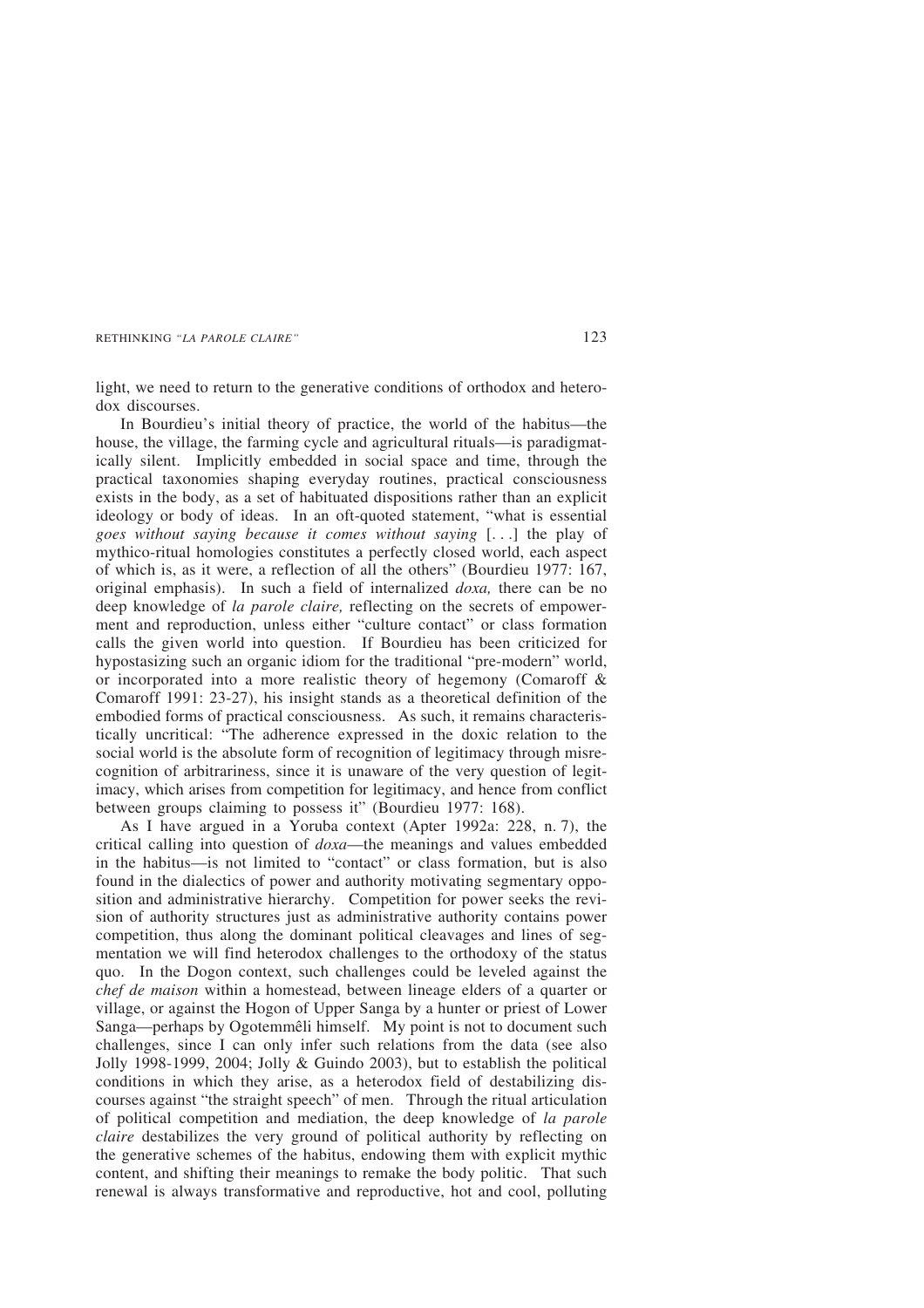and purifying, powerful and authoritative, does not detract from the power of deep knowledge, but locates it within a dynamic arena of competitive politics and material relations.

\*

Leach (1958: 120) has said that good ethnography sustains alternative analyses and interpretations, including those that controvert the original author. Thus he praised Malinowski's Trobriand fieldwork while "refuting" his extensionsist kinship thesis in a rival analysis of social category terms. In a sense, I have pursued a similar strategy, affirming the value of Griaule's Dogon studies and the enduring legacy of *"la parole claire"* in an alternative reading of its indexical functions, privileging pragmatic over semantic categories as shifting coordinates of a corporeal field. Despite the growing criticism of Griaule's colonial epistemology, his ahistoricism, the violence of his strategies and tactics, and the paternalism of his "sympathetic" quest —problems that belong to anthropology's history more generally—his investigations into Dogon deep knowledge are not so easily swept aside, but provide a body of knowledge, a corpus inscriptionum (to reinvoke Malinowski [1961: 24]), that sustains productive reanalysis and reinterpretation.

In my own re-reading of selected texts and passages, including those of Leiris and Calame-Griaule, the body of knowledge takes center stage not as a collection of secrets or a symbolic cipher, but as the indexical ground of deictic reference, generating and transforming social space and political context through ritual performance and incantation, and thus challenging and revising authority structures through idioms of cosmological renewal. When secret knowledge is liberated from its ideology of fixed and determinate content, it can be seen as a socially sanctioned rhetorical resource that is unstable and destabilizing because it redeploys the practical homologies of the habitus, drawing on the left hand and the polluting blood of women to reshape the social and political body. In this capacity, *"la parole claire"* sustains a grammatical space of critical practice and agency, which if lost on Griaule in his search for hidden symbols, remains equally lost on his critics and detractors.

*UCLA, History Faculty.*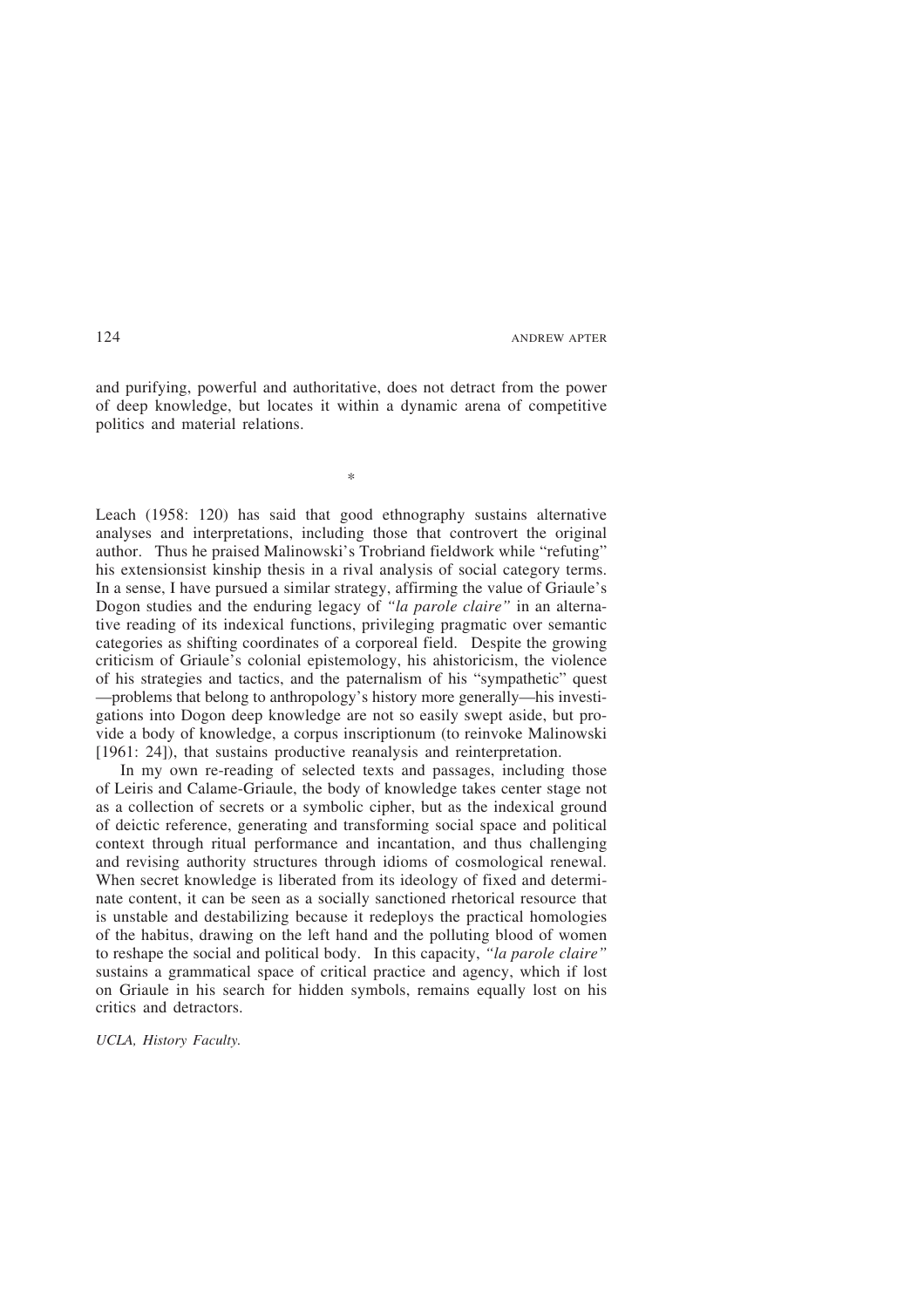#### BIBLIOGRAPHY

AMSELLE, J.-L.

2000 "L'anthropologie au deuxième degré: A` propos de 'La mission Griaule à Kangaba (Mali)' de Walter E. A. van Beek et Jan Jansen", *Cahiers d'Études africaines* 160, XL (4): 775-777.

APTER, A.

- 1992a *Black Critics and Kings: The Hermeneutics of Power in Yoruba Society* (Chicago: University of Chicago Press).
- 1992b "Que Faire? Reconsidering Inventions of Africa", *Critical Inquiry* 19 (Autumn): 87-104.
- 1998 "Discourse and its Disclosures: Yoruba Women and the Sanctity of Abuse", *Africa* 68 (1): 68-97.
- AUSTEN, R. A.
- 1995 *The Elusive Epic: Performance, Text and History in the Oral Narrative of Jeki la Njambè (Cameroon Coast)* (Atlanta: African Studies Association).
- AUSTEN, R. A. (ed.)
- 1999 *In Search of Sunjata: The Mande Oral Epic as History, Literature and Performance* (Bloomington: Indiana University Press).
- VAN BEEK, W.
- 1991a "Dogon Restudied: A Field Evaluation of the Work of Marcel Griaule", *Current Anthropology* 32 (2): 139-167.
- 1991b "Enter the Bush: A Dogon Mask Festival", in S. VOGEL (ed.), *Africa Explores: 20th Century African Art* (New York: The Center for African Art): 56-73.
- VAN BEEK, W. & JANSEN, J.
- 2000 "La mission Griaule à Kangaba (Mali)", *Cahiers d'Études africaines* 158, XL (2): 363-76.

BLUMENSON, M.

1977 *The Vildé Affair: The Beginnings of the French Resistance* (Boston: Houghton Mifflin Company).

BOUJU, J.

- 1984 *Graine de l'homme, enfant du mil* (Paris: Société d'ethnographie).
- 1991 "Comments", *Current Anthropology* 13 (2): 159-60.

BOURDIEU, P.

1977 *Outline of a Theory of Practice*. Trans. R. Nice (Cambridge: Cambridge University Press).

CALAME-GRIAULE, G.

- 1986 [1965] *Words and the Dogon World*. Trans. D. LaPin (Philadelphia: Institute for the Study of Human Issues).
- 1996 "Préface", in M. GRIAULE, *Descente du troisième Verbe* (Paris: Fata Morgana): 11-22.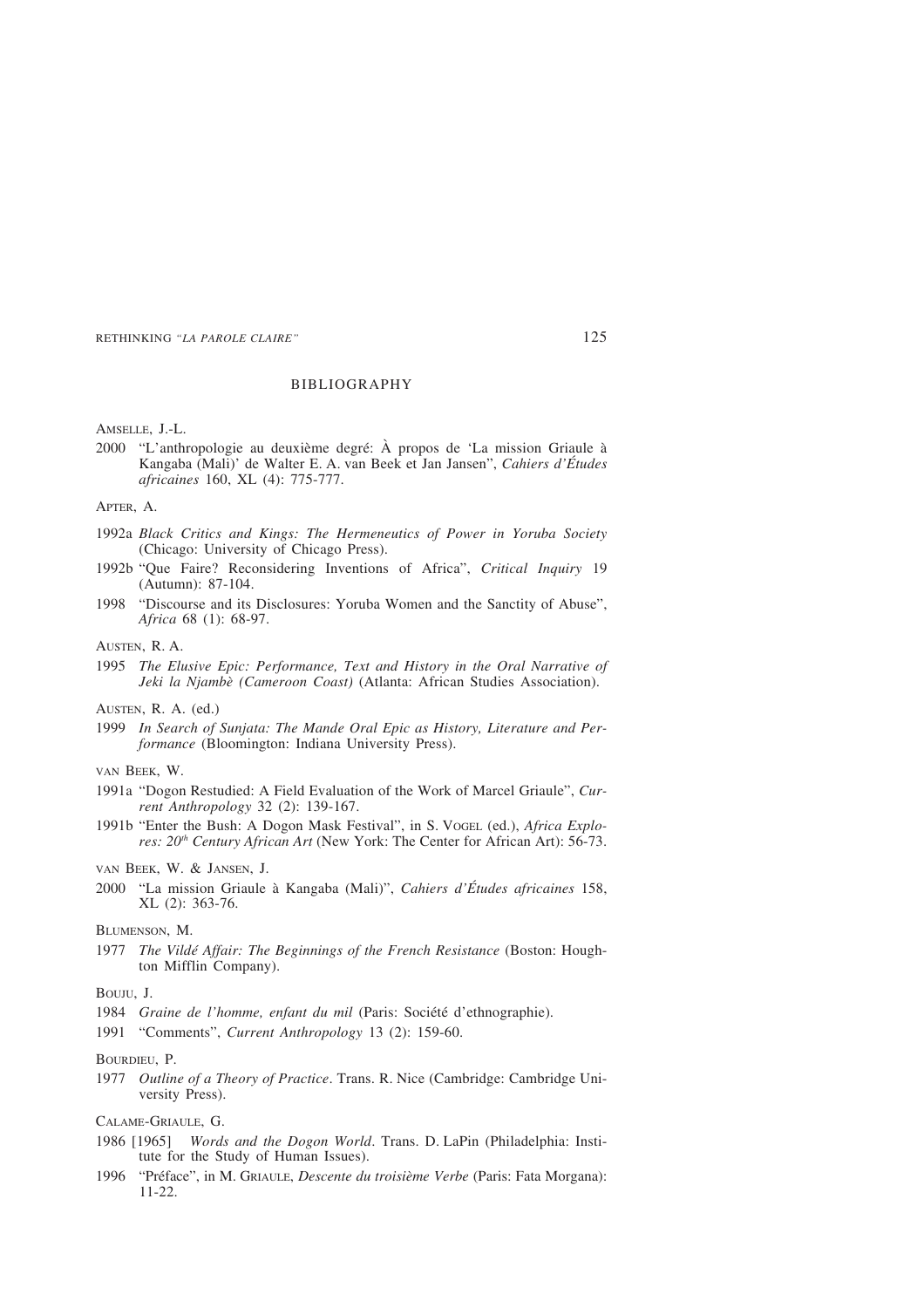CIARCIA, G.

- 1998 "Ethnologues et 'Dogon': La fabrication d'un patrimonie ethnographique", *Gradhiva: Revue d'Histoire d'Archives de l'Anthropologie* 24: 103-115.
- 2001 "Dogons et Dogon. Retours au 'pays du reel'", *L'Homme* 157 (janvier/mars): 217-229.

CLIFFORD, J.

1988 [1983] "Power and Dialogue in Ethnography: Marcel Griaule's Initiation", in J. CLIFFORD, *The Predicament of Culture: Twentieth-Century Ethnography, Literature and Art* (Cambridge, MA: Harvard University Press): 55-91.

COMAROFF, J. & COMAROFF, J.

1991 *Of Revelation and Revolution: Christianity, Colonization and Consciousness in South Africa* (Chicago-London: University of Chicago Press).

DIETERLEN, G.

- 1942 *Les âmes des Dogon* (Paris: Institut d'Ethnologie).
- 1951 *Essai sur la religion bambara* (Paris: Presses Universitaires de France).
- 1971 "Les cérémonies soixantenaires du Sigui chez les Dogon", *Africa* 41 (1): 1-11.

DOQUET, A.

1999 *Les masques dogon: ethnologie savante et ethnologie autochtone* (Paris: Karthala).

DOUGLAS, M.

1991 "Comments", *Current Anthropology* 13 (2): 161-2.

DE GANAY, S.

1942 *Les Devises des Dogon* (Paris: Institut d'Ethnologie).

GHRENASSIA, P.

1987 "Anatole Lewitzky: De l'ethnologie à la Résistance", *Liberté de l'esprit: Visages de la Résistance* 16: 237-253.

GRIAULE, M.

- 1952 "Le savoir des Dogon", *Journal de la Société des Africanistes* 22 (1-2): 27-42.
- 1965 [1948] *Conversations with Ogotemmêli: An Introduction to Dogon Religious Ideas*. Trans. R. Butler (London: Oxford University Press).
- 1973 [1954] "The Mother's Brother in the Western Sudan", in P. ALEXANDRE (ed.), *French Perspectives in African Studies* (London: Oxford University Press): 11-25.
- 1983 [1938] *Masques dogons* (Paris: Institut d'ethnologie).
- 1996 *Descente du troisième Verbe* (Paris: Fata Morgana).
- GRIAULE, M. & DIETERLEN, G.
- 1951 "Signes graphiques soudanais", *L'Homme* 3 (special issue).
- 1954 "The Dogon of the French Sudan", in D. FORDE (ed.), *African Worlds: Studies in the Cosmological Ideas and Social Values of African Peoples* (London: Oxford University Press): 83-110.
- 1991 [1965] *Le Renard pâle* (Paris: Institut d'ethnologie).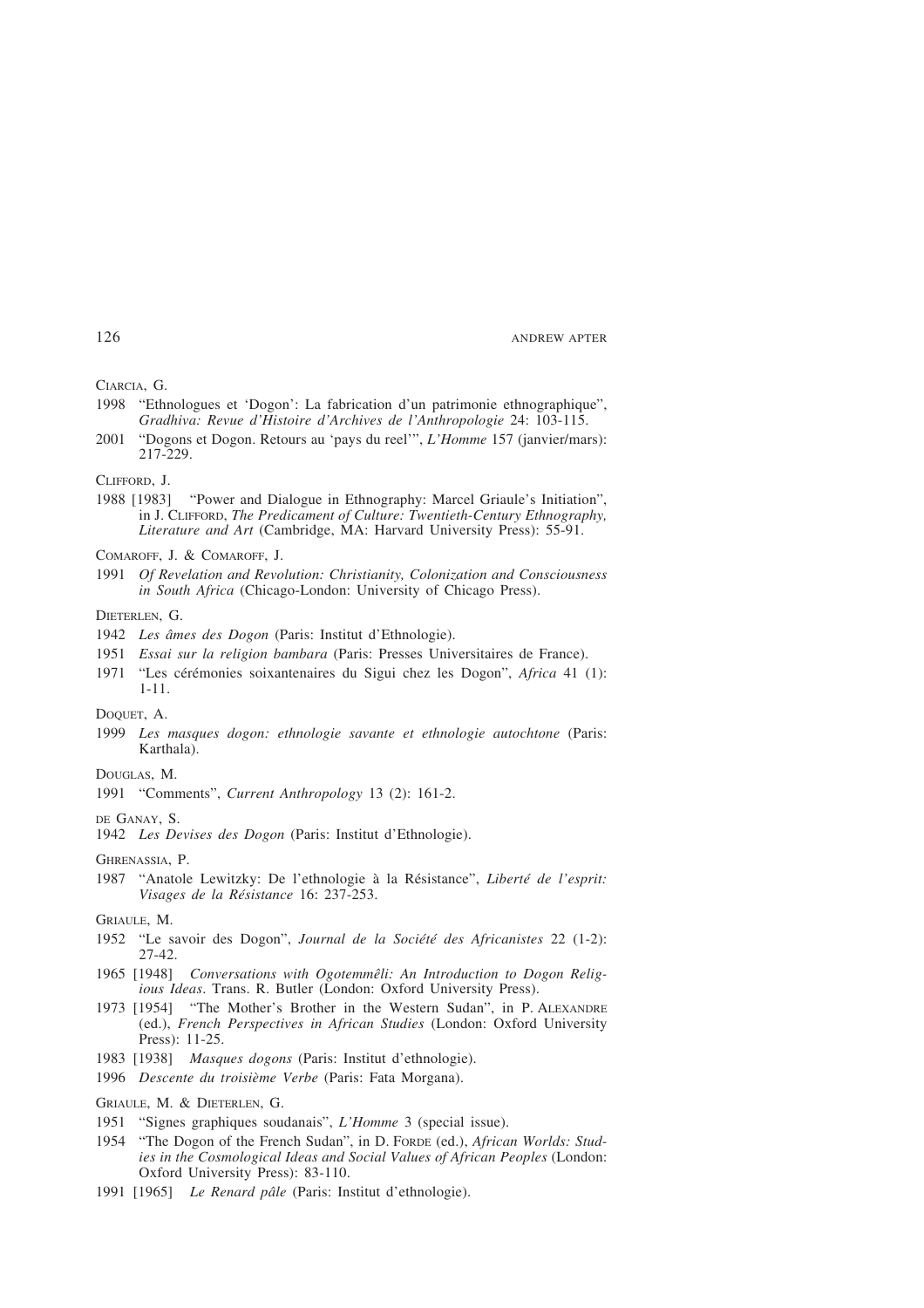HANKS, W. F.

- 1990 *Referential Practice: Language and Lived Space among the Maya* (Chicago: University of Chicago Press).
- 1992 "The Indexical Ground of Deictic Reference", in A. DURANTI & C. GOODWIN (eds.), *Rethinking Context: Language as an Interactive Phenomenon* (Cambridge: Cambridge University Press): 46-76.

HOUNTONDIL P.

1983 *African Philosophy: Myth and Reality*. Trans. H. Evans and J. Rée (London: Hutchinson).

HYMES, D.

1986 "Forward", in G. CALAME-GRIAULE, *Words and the Dogon World.* Trans. D. LaPin (Philadelphia: Institute for the Study of Human Issues): v-viii.

JAMIN, J.

- 1977 *Les lois du silence: essai sur la fonction sociale du secret* (Paris: François Maspero).
- 1982a "Les métamorphoses de L'Afrique fantôme", *Critique: Revue générale des publications françaises et étrangères* XXXVII (418): 200-212.
- 1982b "Objects trouvés des paradis perdus: à propos de la Mission Dakar-Djibouti", in J. HAINARD & R. KAEHR (eds.), *Collections passion* (Neuchâtel: Musée Ethnographique): 69-100.
- JOLLY, É.
- 1998-1999 "Chefs sacrés et chefs de guerre dogon: deux pôles du pouvoir", *Clio en Afrique* 5: www.up.univ-mrs.fr/~wclio-af/numero/5/thematique/jolly/index. html
- 2004 *Boire avec esprit: bière de mil et société dogon* (Paris: Société d'éthnologie).
- JOLLY, É. & GUINDO, N.
- 2003 *Le pouvoir en miettes. Récits d'intronisation d'un hogon (pays dogon, Mali)* (Paris: Classiques africaines).

1958 "Concerning Trobriand Clans and the Kinship Category *Tabu*", in J. GOODY (ed.), *The Developmental Cycle in Domestic Groups* (Cambridge: Cambridge University Press): 120-145.

LEBEUF, J.-P.

1987 "Marcel Griaule", in S. DE GANAY *et al.* (eds.), *Ethnologiques: Hommages à Marcel Griaule* (Paris: Hermann): 120-145.

LEIRIS, M.

1992 [1948] *La langue secrète des Dogon de Sanga* (Paris: Éditions Jean-Michel Place).

## LELONG, Y.

1987 "L'heure très sévère de Boris Vildé", *Liberté de l'esprit: Visages de la Résistance* 16: 329-341.

LEACH, E. R.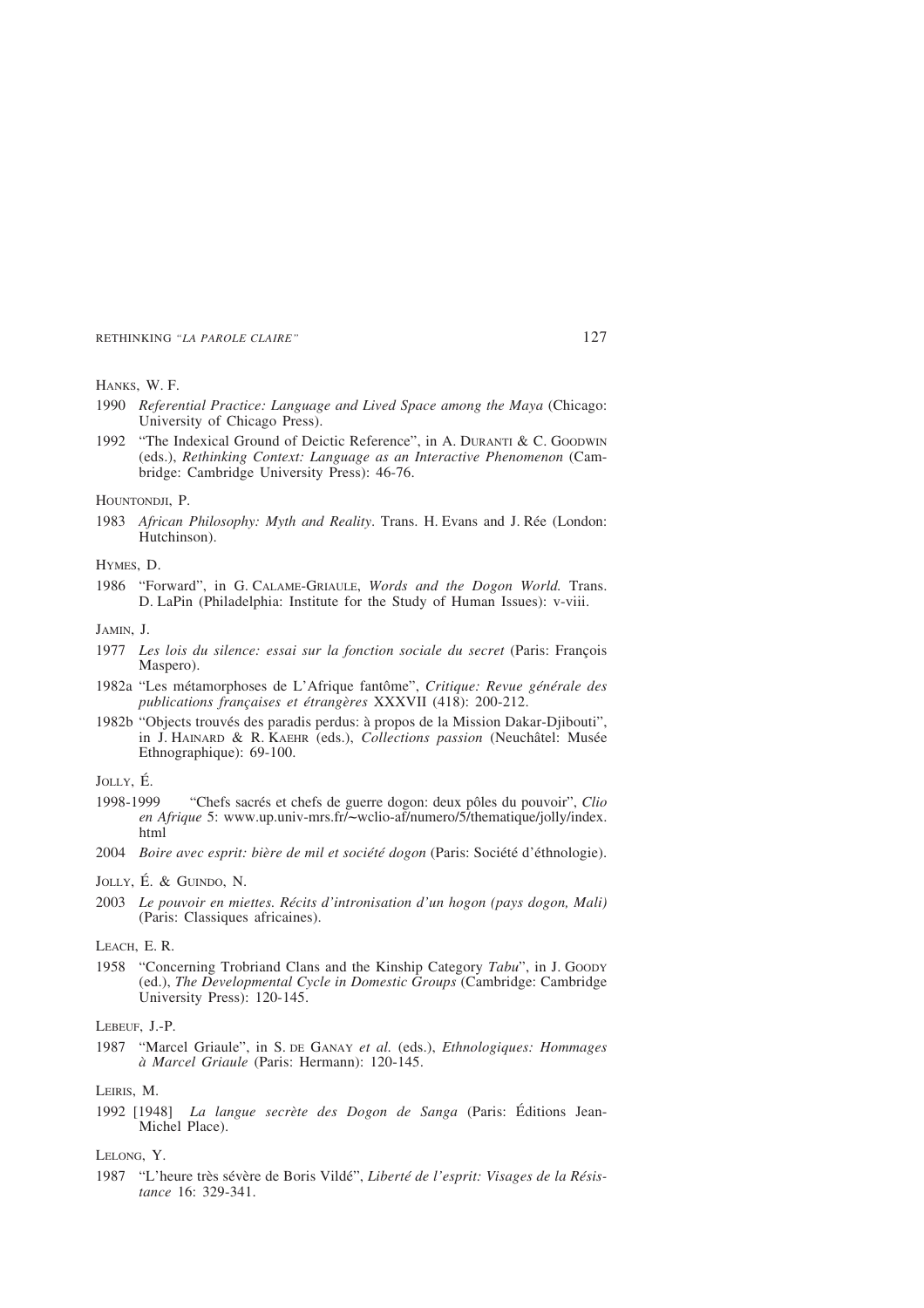#### LETTENS, D.

1971 *Mystagogie et mystification. Évaluation de l'œuvre de Marcel Griaule* (Bujumbara: Presses Lavigerie).

#### MALINOWSKI, B.

- 1961 [1922] *Argonauts of the Western Pacific* (New York: E. P. Dutton).
- MICHEL-JONES, F.
- 1999 [1978] *Retour aux Dogon. Figures du double et ambivalence* (Paris-Montréal: L'Harmattan).

MUDIMBE, V. Y.

1988 *The Invention of Africa: Gnosis, Philosophy, and the Order of Knowledge* (Bloomington: Indiana University Press).

## PAULME, D.

- 1940 *Organisation sociale des Dogon (Soudan français)* (Paris: Éditions Domat-Montchrestien).
- 1992 *Lettres de Sanga* (Paris: Fourbis).

## PELS, P.

1994 "The Construction of Ethnographic Occasions in Late Colonial Uluguru", *History and Anthropology* 8: 321-356.

PIAULT, M.-H.

2000 "La *yasigui* et *Le Renard pâle:* mythes, controverses, images...", *Cahiers d'Études africaines* 159, XL (3): 415-431.

ROUCH, J.

1960 *La religion et la magie songhay* (Paris: Presses Universitaires de France).

SMITH, M. G.

- 1956 "On Segmentary Lineage Systems", *Journal of the Royal Anthropological Institute* 86 (2): 39-80.
- 1960 *Government in Zazzau, 1800-1950* (London: Oxford University Press).

TAIT, D.

1950 "An Analytical Commentary on the Social Structure of the Dogon", *Africa* 20 (3): 175-199.

#### ZAHAN, D.

- 1960 *Sociétés d'initiation bambara* (Paris: Mouton).
- 1963 *La dialectique du verbe chez les Bambara* (Paris: Mouton).